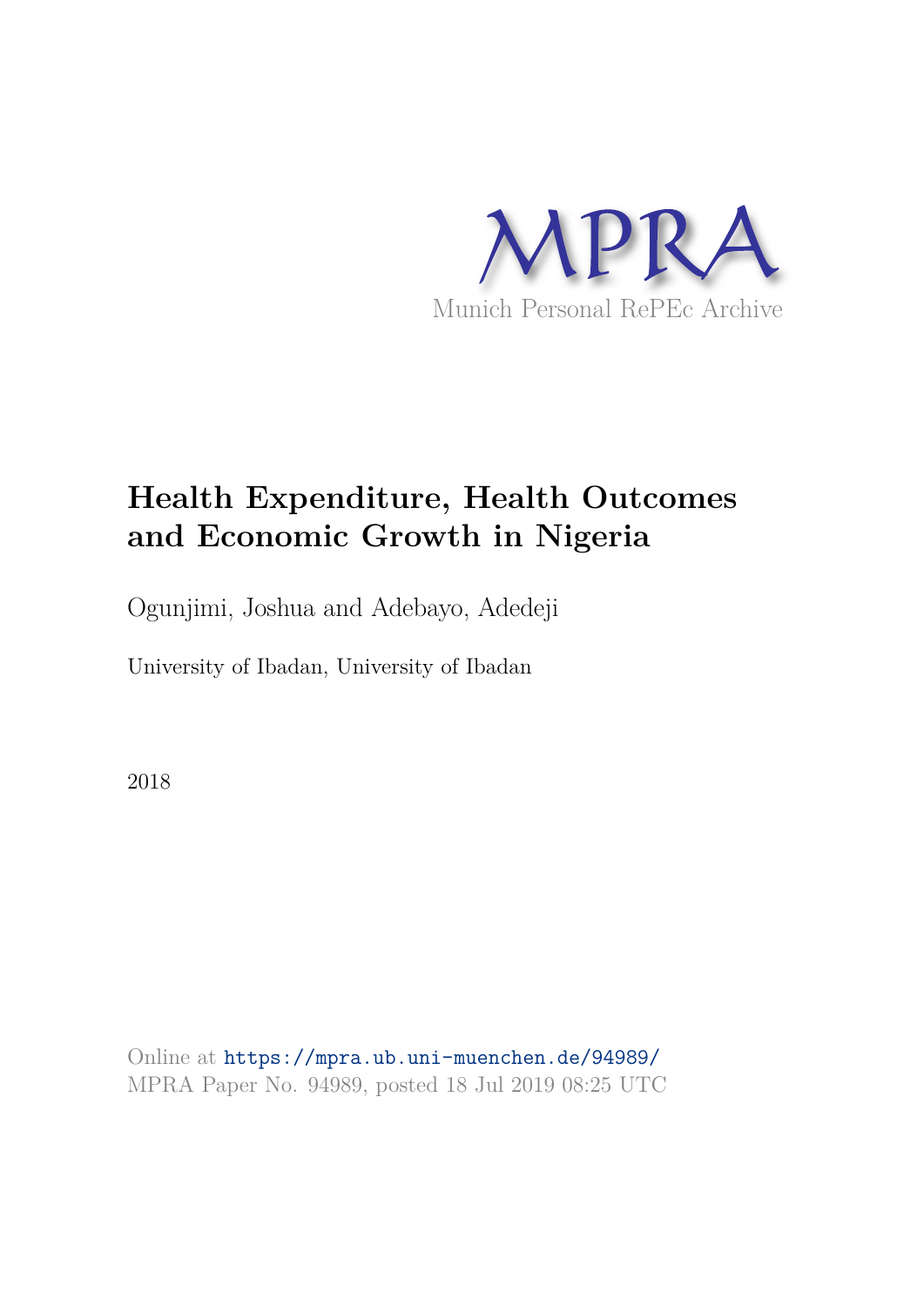#### **Health Expenditure, Health Outcomes and Economic Growth in Nigeria**

Joshua Adeyemi OGUNJIMI $^{1\ast}$  and Adedeji Oluwatosin ADEBAYO $^{2}$ 

*<sup>1</sup>Department of Economics, University of Ibadan, Nigeria. <sup>2</sup>Department of Economics, University of Ibadan, Nigeria.* 

\* E-mail of the corresponding author: [joshuaogunjimi@gmail.com](mailto:joshuaogunjimi@gmail.com) 

#### **Abstract**

This study examined the relationship among health expenditure, health outcomes and economic growth in Nigeria for the period between 1981 and 2017. This study adopted the Toda-Yamamoto causality framework to examine these relationships. The Augmented Dickey Fuller unit root test was used to check for maximum order of integration of the variables used in the study and the result was one while the Autoregressive Distributed Lag (ARDL) Bounds test approach to cointegration was used to investigate if a long-run relationship exists among the macroeconomic variables used in the study and the result was in the affirmative. The results of the Toda-Yamamoto causality tests showed a unidirectional causality running from health expenditure to infant mortality while there is no causality between real GDP and infant mortality; a unidirectional causal relationship running from health expenditure and real GDP to life expectancy and maternal mortality; and a unidirectional causal relationship running from real GDP to health expenditure. This study therefore recommended that the Nigerian government should make concerted efforts geared towards increasing the health expenditure at least to meet up with the WHO"s recommendation that all countries should allocate at least 13 per cent of their annual budget to the health sector for effective funding as this would bring desired health outcomes and employ the use of modern technology and the services of professional health personnel should be sought to combat the high incidence of maternal and infant mortality in the health sector in Nigeria.

*Keywords*: Health Expenditure, Life Expectancy, Infant Mortality, Maternal Mortality, Toda-Yamamoto Causality Test, Nigeria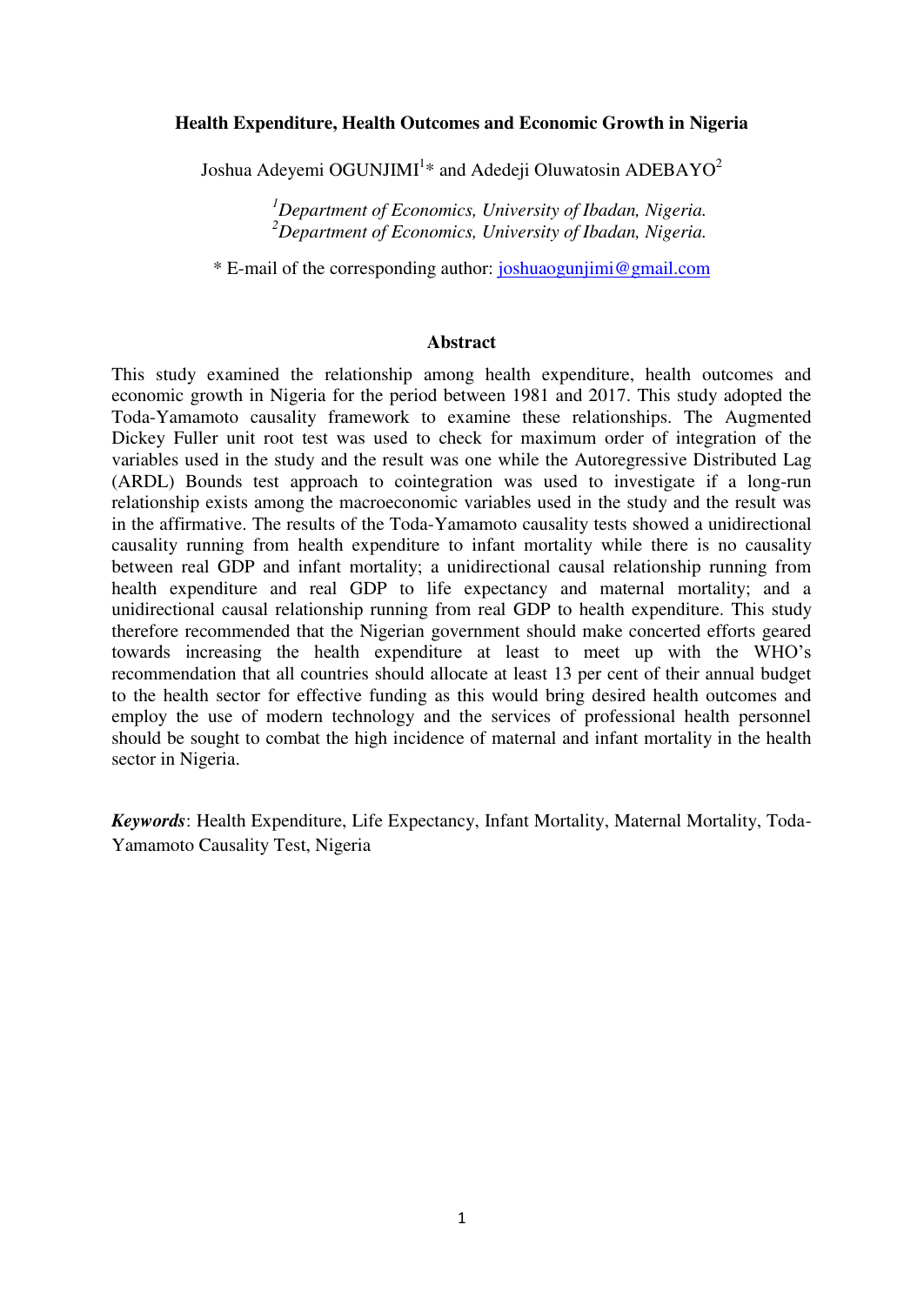## **1.0 Introduction**

The state of health of the population of a country is a major factor driving productivity as only a healthy labour force can make meaningful contributions to production and growth of national output. As is the case in a typical production function, the quantity / level of inputs has a corresponding effect on the quantity / level of output depending on the scale of production and returns to scale. Hence, this make the health of the citizens of a country imperative and as such adequate provision for health should be one of the primary goals of government as it has a positive impact on economic growth, one of the macroeconomic goals of every government.

Similarly, the health of the population is influenced by both the type of health system and of their resources. The relationship between resources and outcomes helps one to effectively assess how functional the health system of a country is. A country has a health system with a better performance than another country, if, for the same level of resources, it generates better health outcomes, or if it generates the same outcomes but with fewer resources (Elola et al., 1995). Health systems are financed either through taxes, in the case of healthcare services owned by the state (national health services), or through income-related social contributions (social security systems) (Elola et al., 1995). The contribution of social security to the sustenance of the finance of the health system is phenomenal in countries with high income per capita.

It is one of the major duties of every government to provide funds for the provision of social welfare of which health care is an integral part. Thus, government devotes public fund to the provision of health care services in a bid to improving the health of the citizenry so as to enable them make significant contributions to economic growth and development in the country. It is believed that an increase in budgetary allocation to social services should enhance service delivery but this is not the case in Nigeria. In many developing countries, budget misappropriation and/or mismanagement is one of the primary causes of ineffective public spending (World Bank, 1998). For instance, many health indicators show that Nigeria ranks low in health status despite the increasing budgetary allocation to the health sector. UNAIDS, in 2016, ranked Nigeria as the second largest country with the prevalence of HIV/AIDS in the world. In 2017, Central Intelligence Agency (CIA) also ranked Nigeria as the eighth country with the highest infant mortality rate (69.8 per 1000 live birth) in the world. Furthermore, the United Nations Department of Economic and Social Affairs (UN DESA) says Nigeria's life expectancy stands at 52.29 years, the 194th in the world.

This statistics is indicative of the fact that the expenditure on health is not enough to develop the health system of Nigeria or appropriate policies are not put in place to improve the health system of the country. The cost of health is on the high side and in a bid to bridge the huge health funding gap by governments to its citizens, especially in developing and underdeveloped countries, the WHO recommended that countries should allocate at least 13 per cent of their annual budget to the health sector for effective funding. All member countries, including Nigeria signed towards the recommendation. Also, an Abuja Declaration, signed in 2001 by all member countries of the African Union, including Nigeria, who in fact was the host of the high powered meeting, recommended that for the continent to be at par with other nations of the world in terms of healthcare provision, 15 per cent of their annual budget, at the least, be allocated to the health sector. However, the budgetary allocation to the health sector (government health expenditure) has been below par over time implying that a large percentage of healthcare services will be funded from out-of-pocket which majority of Nigerians cannot afford.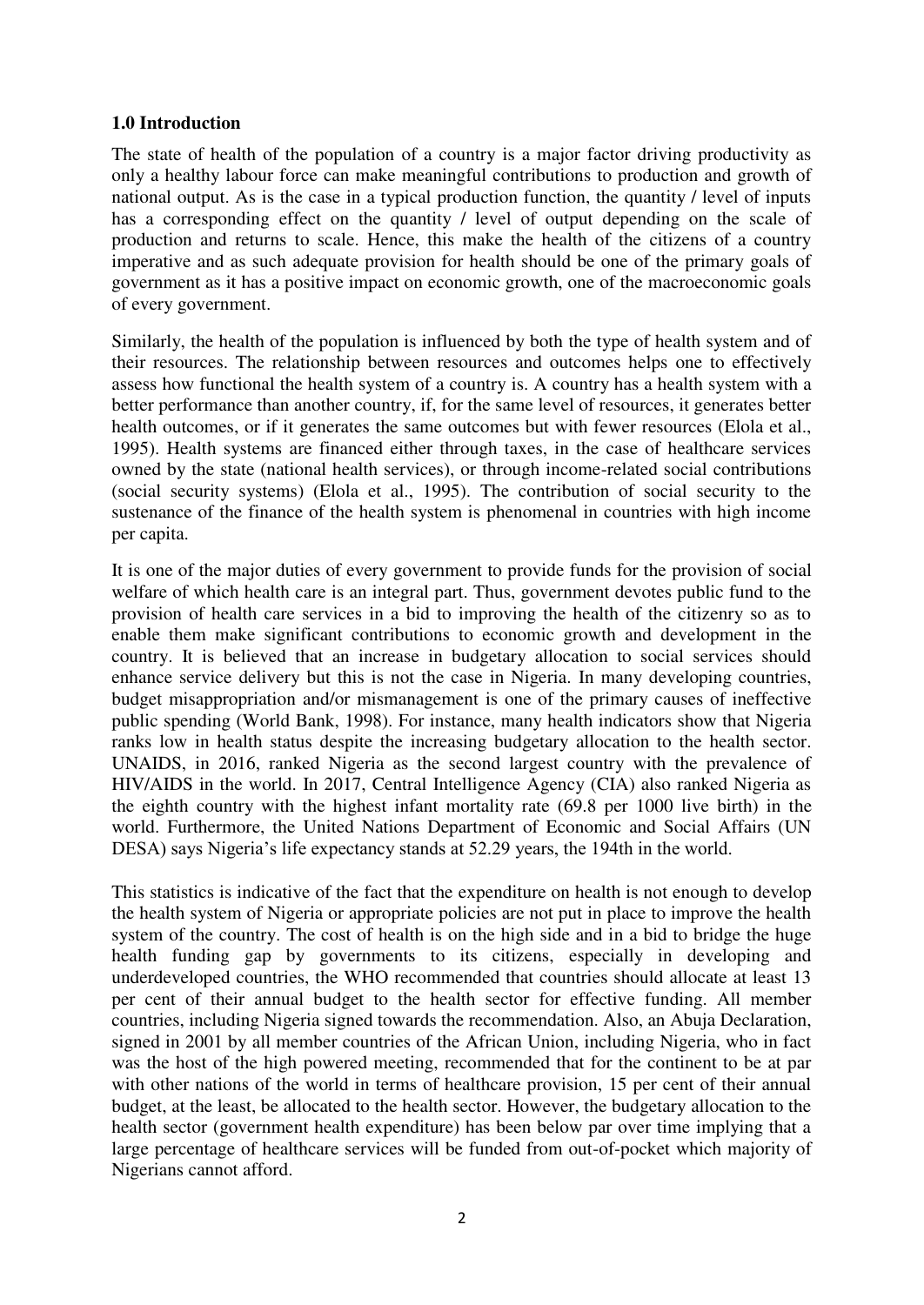The Nigerian economy is highly import-dependent not only on goods but also on services to the extent that her political office holders as well as the rich import medical services either by employing the services of foreign medical experts to Nigeria or travelling abroad for medical check-up and/or treatment thereby enriching foreign nations at the expense of the domestic economy. For instance, the present president of Nigeria, Muhammadu Buhari, went on medical vacation in early 2017 for over 50 days after which he went for another medical vacation for a staggering 103 days in May, 2017. This attitude by the president, other politicians and the rich alike shows that they do not believe in the services rendered by resident medical practitioners as most of the equipment and machines used in Nigerian are outdated and cannot measure up to what obtains in developed countries of the world. Consequently, there is an increase in brain-drain as competent medical personnel migrate to developed countries of the world, where sophisticated medical equipment and machines are available, to enhance their productivity and keep up with the pace of development in the medicine. Consequently, this reduces the labour force in the health sector thereby reducing the sector"s contribution to GDP and the aggregate national output at large.

Several policies and institution frameworks have been instituted to improve the performance of the Nigerian health sector overtime. These policies include: National Population Policy of 1988, National Population Policy for Sustainable Development of 2004 and the National Population Policy of 2006. The institutional frameworks include: The National Population Commission (NPC), The National Planning Commission and the Federal Ministry of Health which comprises of four agencies whose activities directly or indirectly affect the demographic structure of Nigeria namely: the National Primary Health Care Development Agency (NPHCDA), the National Health Insurance Scheme (NHIS), the Nigerian Institute of Medical Research (NIMR) and the National Agency for Food and Drug Administration and Control (NAFDAC). However, these efforts of the government have not yielded the desired results given the maladies bedeviling the Nigerian health sector.

The literature is replete with studies on the issues relating to public health expenditure and health outcomes in different countries of the world [Kim and Lane, 2013 (17 OECD Countries); Novignon et al, 2012 (44 Sub-Sahara African Countries); Anyanwu and Erhijakpor, 2007 (47 African Countries); Elola et al, 1995 (17 Western European Countries); Novignon and Lawanson, 2016 (45 Sub-Saharan African Countries); Kulkarni, 2016 (BRICS Countries); Deluna and Peralta, 2014 (Philippines), Day and Tousignant, 2005 (Canada); Becchetti et al, 2015 (European countries); Jaba et al, 2014 (175 World Countries); Ogungbenle et al, 2013 (Nigeria); Edeme et al, 2017 (Nigeria); among other]. While some studies [Jaba et al (2014); and Ogungbenle et al, 2013] focused on the impact of health expenditure on life expectancy, some focused on the relationship between public health expenditure and mortality rate which are the only a small fraction of the overall health indicators/outcomes of an economy. Hence, the literature contains only a few studies on the empirical examination of the relationship between public health expenditure and health outcomes using only about two health indicator as a proxy for health outcome. This study will take a panoramic view of the health outcomes/indicators of an average household in the Nigerian economy by examining the relationship between public health expenditure and three major health outcomes (life expectancy, infant mortality, and maternal mortality) in Nigeria and also extend the analysis to investigating the impact of these health outcomes on the growth of the Nigerian economy. Another novelty of this study lies in the fact that it employs the use of the Toda-Yamamoto causality test to examine the relationship among health expenditure, health outcomes and economic growth, a technique that is particularly rare in the extant literature.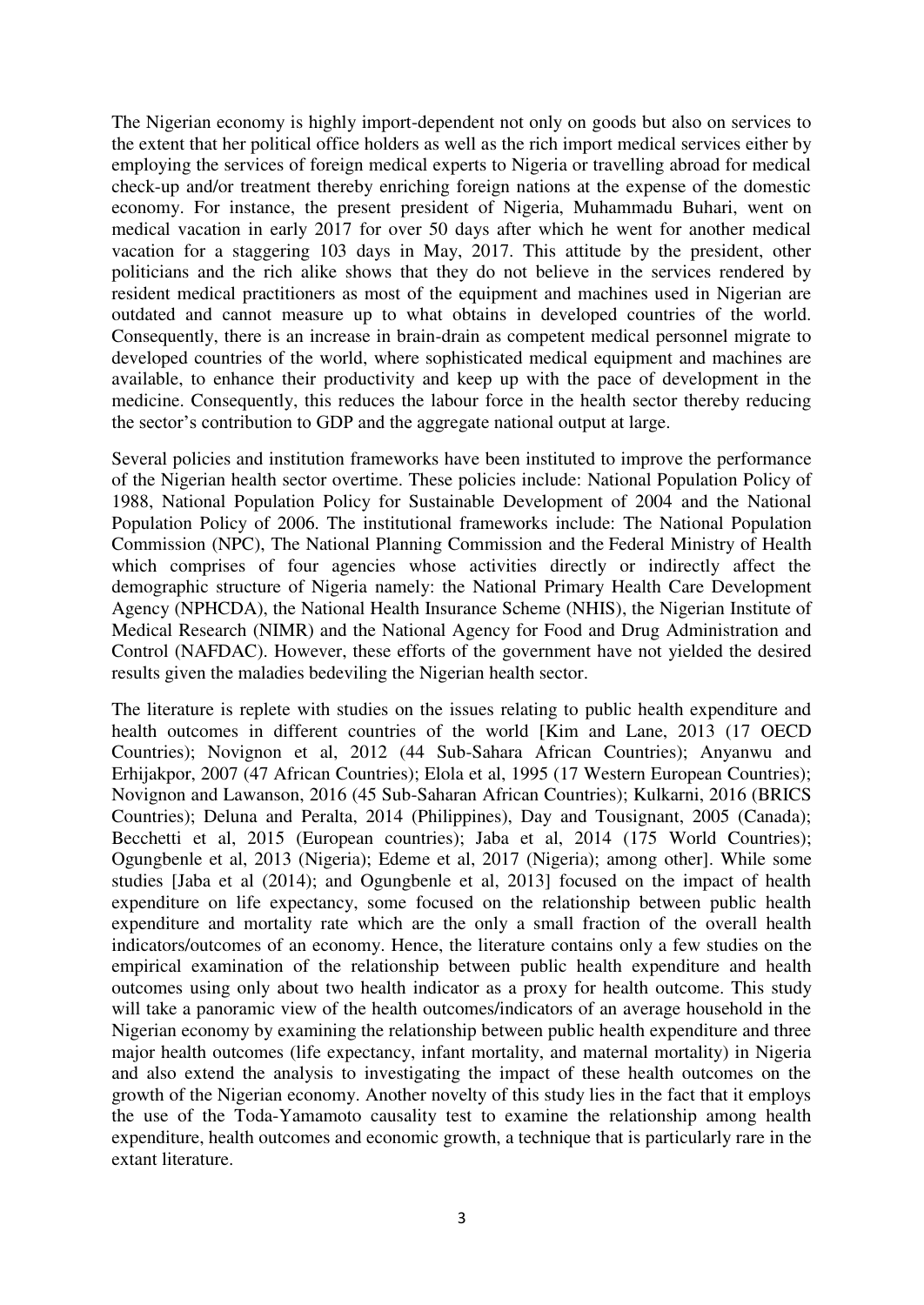It is against this background that this study will empirically investigate the relationship between health expenditure and health outcomes as well as the impact of health outcomes on economic growth in Nigeria for the period between 1981 and 2016. It also checks for the direction of causal relationship of these macroeconomic variables. The rest of this paper is structured in the following manner: Section 2 discusses the trend analysis of key variables; Section 3 comprises the review of related studies; Section 4 contains the methodology, model specification and empirical analysis; and Section 5 concludes the study.

## **2.0 Health Expenditure, Health Outcomes and Real GDP Profile in Nigeria**

Figure 2.1 presents the profile of government expenditure on health and the corresponding health outcomes as well as the real GDP of Nigeria. A cursory look at Figure 2.1 reveals that government expenditure on health fluctuated for most the period under review even though there was a significant increase in it during the period. It grew steadily from  $\text{\textsterling}0.80$  billion in 1981 to  $N=0.62$  billion in 1991, plummeted the following year to  $N=0.15$  billion and grew sharply to N3.87 billion in 1993 after which it fluctuated but stood at N16.64 billion in 1999. However, it is noteworthy that it grew markedly by about 134 percent from  $\frac{N}{99}$ . billion in 2010 to N231.8 billion in 2011 from when it plummeted and stood at N202.36 billion in 2016. On the other hand, the share of health expenditure in total government expenditure stabilized at 1.74 percent from 1981 to 1986 but fell sharply to 0.26 percent in 1987 from when it rose to stand between  $2.3 - 3.7$  percent from  $1993 - 2000$ . Moreover, it grew to 4 and 5 percent in 2001 and 2002 respectively. The highest share of health expenditure in total government expenditure was in 2011 when it stood at 6.99 percent which falls short of the WHO recommendation as well as 2001 Abuja Declaration of the African Union that countries should allocate at least 13 per cent of their annual budget to the health sector for effective funding. This indicates that Nigeria falls below par in the expected expenditure on health.

In addition, it is obvious that real GDP grew steadily almost throughout the period under review except for a few years (1982-1984 and 2016). The Nigerian economy plunged into economic crises during these periods and the Bretton Woods institutions, in a bid to salvage the Nigerian economy in the 1980s, introduced the Structural Adjustment Programmes (SAP) to Nigeria which later aggravated the economic crises it was meant to solve. Also, the Nigerian economy plunged into a recession in recently (2016) when her real GDP fell from N69023 billion in 2015 to N67931 billion in 2016.

Figure 2.1 also shows that infant mortality rate stood at 125.4 per 1,000 live births in 1981 but declined to 124 per 1,000 live births in 1983 and increased steadily to 126.2 in 1989 and 1990. However, it plummeted in 126 per 1,000 live births in 1991 from when it decreased steadily until it reached a double figure of 99.8 per 1,000 live births in 2004 and stood at 81.1 and 66.9 per 1,000 live births in 2010 and 2016 respectively. This downward trend could be linked to the advancement in medical science. In the same vein, maternal mortality rate stood at 362.41 per 1,000 female adults in 1981 and it fluctuated from then till 1993 when it stood at 363.8 per 1,000 female adults. It however increased steadily to 393.53 per 1,000 female adults in 2002 but declined from then until it reached 359.82 and 333.03 per 1,000 female adults in 2010 and 2016 respectively. This indicates that the effort of the Nigerian government in combating maternal mortality is yielding the desired fruit.

Additionally, life expectancy at birth in Nigeria stood at 45.62 years in 1981 increased steadily to 46.13 in 1985. It however declined to 45.84 years in 1993 and 1994 but increase in 1995 to 48.25 years and has since then maintained an upward trend till it reached 48.25 years,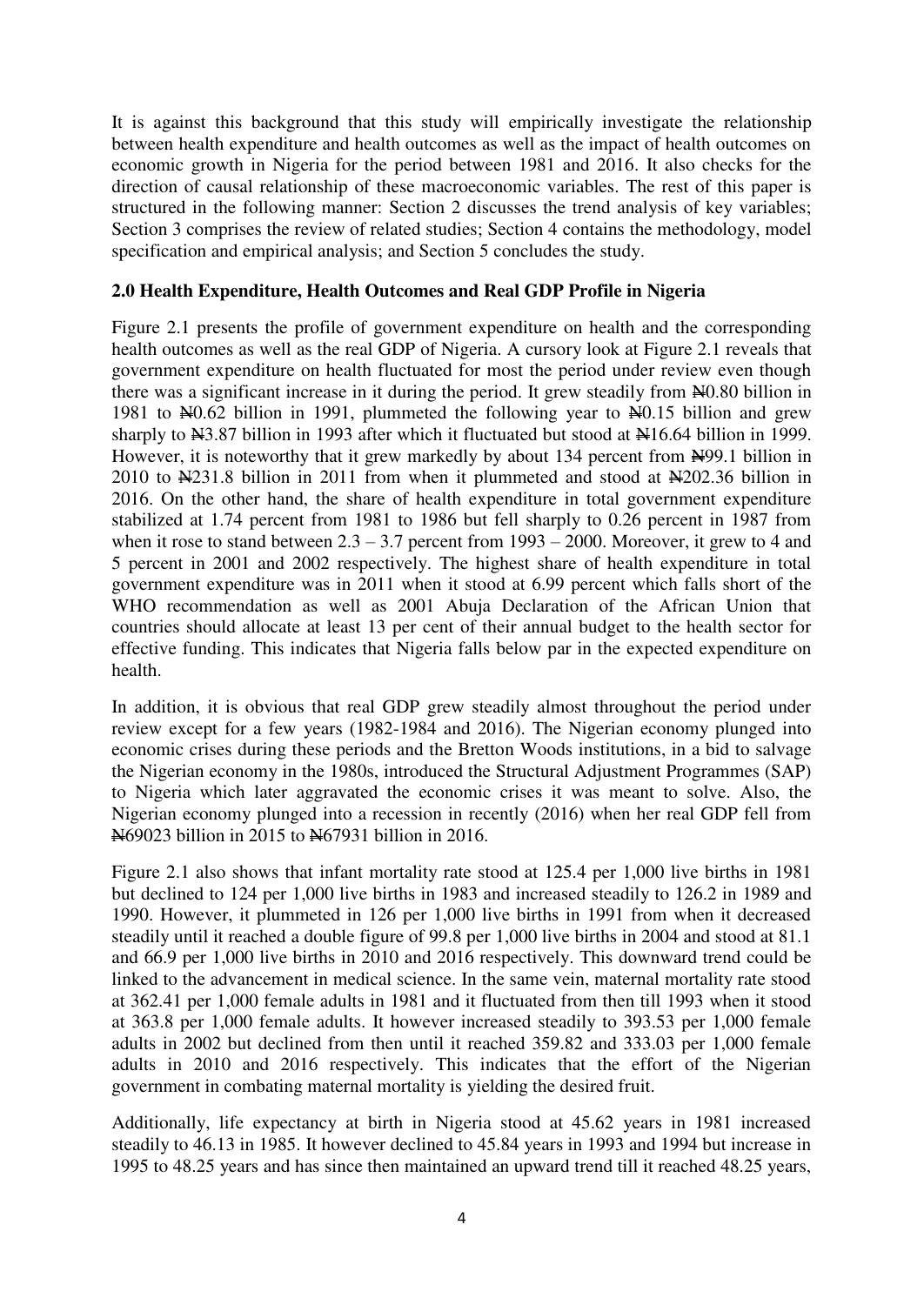50.85 years and 53.43 years in 2005, 2010 and 2016 respectively. Figure 2.1 reveals that life expectancy at birth is relatively stable throughout the period under review. It is also apparent that infant mortality as well as maternal mortality rose for some time but declined gradually for most part of the period under review. On the other hand, real GDP maintained an upward trend almost throughout the period under review while government health expenditure had some spikes and also grew for most part of the period under review but fell in 2016 when Nigeria plunged into a recession. This suggests that the recession in Nigeria in 2016 reduced government expenditure on health.





*Source*: Author's Computation from CBN Statistical Bulletin (2017) and WDI (2018)

## **3.0 Literature Review**

There is a plethora of time-series and panel studies examining the nexus among health expenditure, health outcomes and economic growth. For instance, Dormont, Martins, Pelgrin and Suhrcke (2007) adopted the Pooled OLS, fixed effect and random effect models to examine the relationships between health spending, medical innovation, health status, growth and welfare and found that health spending triggers technological progress, which is a potential source of better outcomes in terms of longevity and quality of life, a direct source of growth for the bio-tech industries and an indirect source of growth through improved of human capital. The latter contributes to GDP per capita through two main channels: higher participation of the population in the labour force and higher labour productivity levels. In turn, income growth induces an increase in health expenditure, as richer countries tend to spend a higher share of their income on health.

Becchetti, Conzo and Salustri (2015) investigated the impact of health expenditure on health outcomes on a large sample of Europeans aged above 50 using individual and regional-level data. The results showed that health expenditure to GDP and health expenditure per capita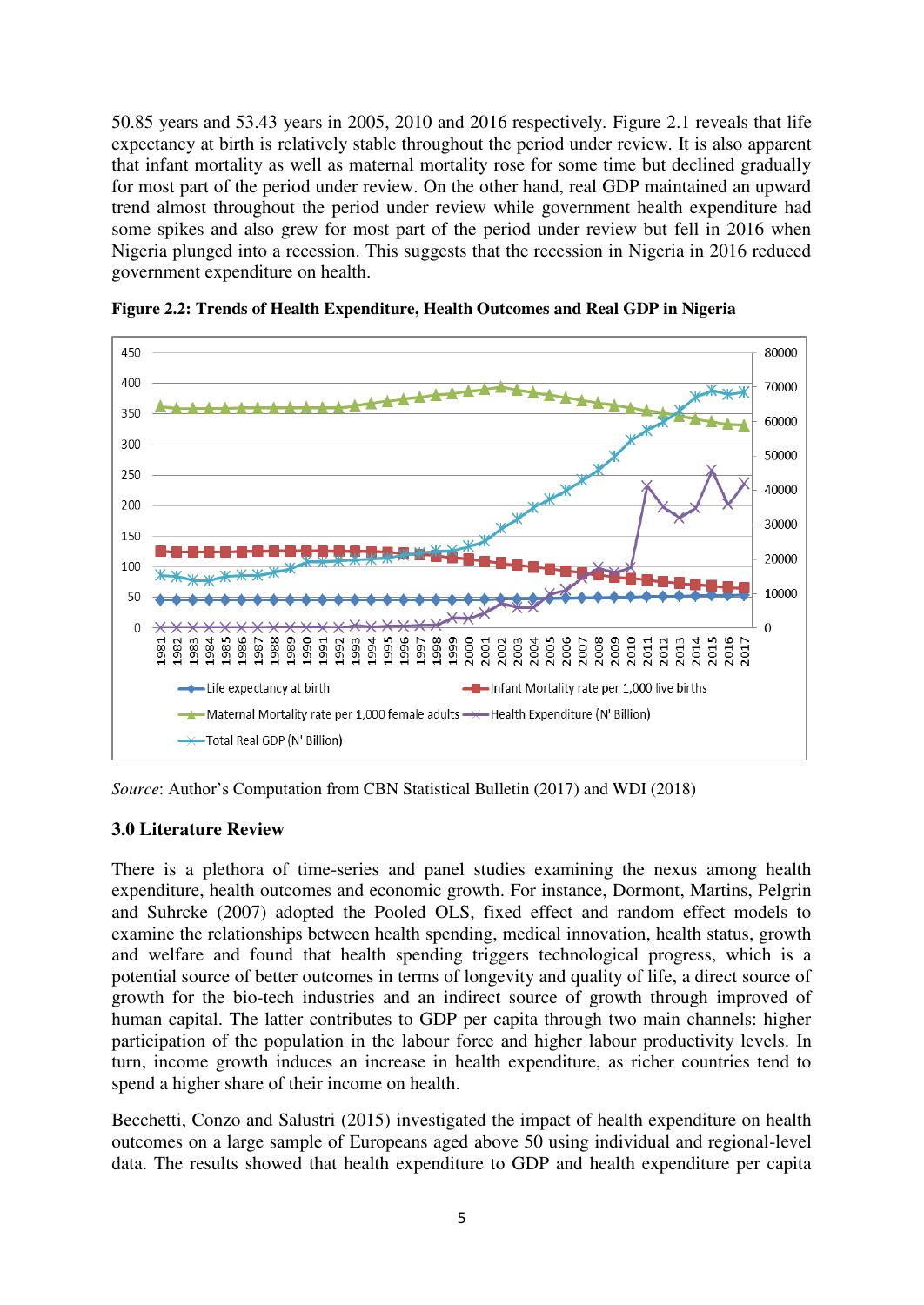have a negative and significant impact on changes in the number of chronic diseases. It also showed that health expenditure produces heterogeneous effects on health outcomes, being more relevant for the elders, females, the overweight/obese, the below-median income group and for the less-educated vis-à-vis their complementary samples. After controlling for real per capita income, literacy level, and female participation in the labour market, Boachie and Ramu (2015) adopted the OLS and Newey-west estimation techniques and found evidence that the declining or falling infant mortality rate in Ghana has been influenced by public health spending among other factors.

Kulkarni (2016) used the panel data regression with fixed effects model to examine the differences in the health care systems of Brazil, India, China, Russian Federation and South Africa, the emerging economies of BRICS. The results show a positive relation between health outcome and the GDP per capita, adult literacy rate, and out-of-pocket expenditure; environmental pollution has a negative relation with health outcomes; and age dependency ratio and public health expenditure also show a positive elasticity with infant mortality rate. Kim and Lane (2013) analyzed the relationship between public health expenditure and national health outcomes among developed countries. The findings showed a negative relationship between government health expenditure and infant mortality rate, and a positive relationship between government health expenditure and life expectancy at birth. Jaba, Balana and Robu (2014) analyzed the relationship between the dynamics of the inputs and the outputs of health care systems and found that there is a significant relationship between health expenditures and life expectancy and that country effects are significant and show the existence of important differences among the countries.

In their study, Deluna and Peralta (2014) examined the relationship among public health expenditures, income and health outcomes in the Philippines. The results showed that infant mortality rate is inversely related to health expenditure per capita and GDP per capita. In their study on the dynamic analysis of the relationship among health spending, health outcomes and per capita income in Canada, Day and Tousignant (2005) employed the vector autoregression (VAR) model and the generalized impulse response function estimation technique and found evidence of a weak statistically significant relationship between per capita health spending, health outcomes, and per capita GDP. Gani (2009) examined the relationship between per capita public health expenditure and three measures of health outcomes for seven Pacific Island countries. The result provided strong evidence that per capita health expenditure is an important factor in determining health outcomes. The empirical results also provide strong evidence that per capita incomes and immunization are additional core factors that determine health outcomes.

Novignon and Lawanson (2016) sought to understand the relationship between child health outcomes and health spending while investigating lagged effects. The results show a positive and significant relationship between health expenditure and child health outcomes. Public health expenditure was found to be relatively more significant than private expenditure. Novignon, Olakojo and Novignon (2012) employed the fixed and random effects panel data regression model estimation techniques to assess the effect of health care expenditure on population health status and to examine the effect by public and private expenditure sources. The results show that health care expenditure significantly influences health status through improving life expectancy at birth, reducing death and infant mortality rates. Both public and private health care spending showed strong positive association with health status even though public health care spending had relatively higher impact. Edeme, Emecheta and Omeje (2017) investigated the effect of public health expenditure on health outcomes in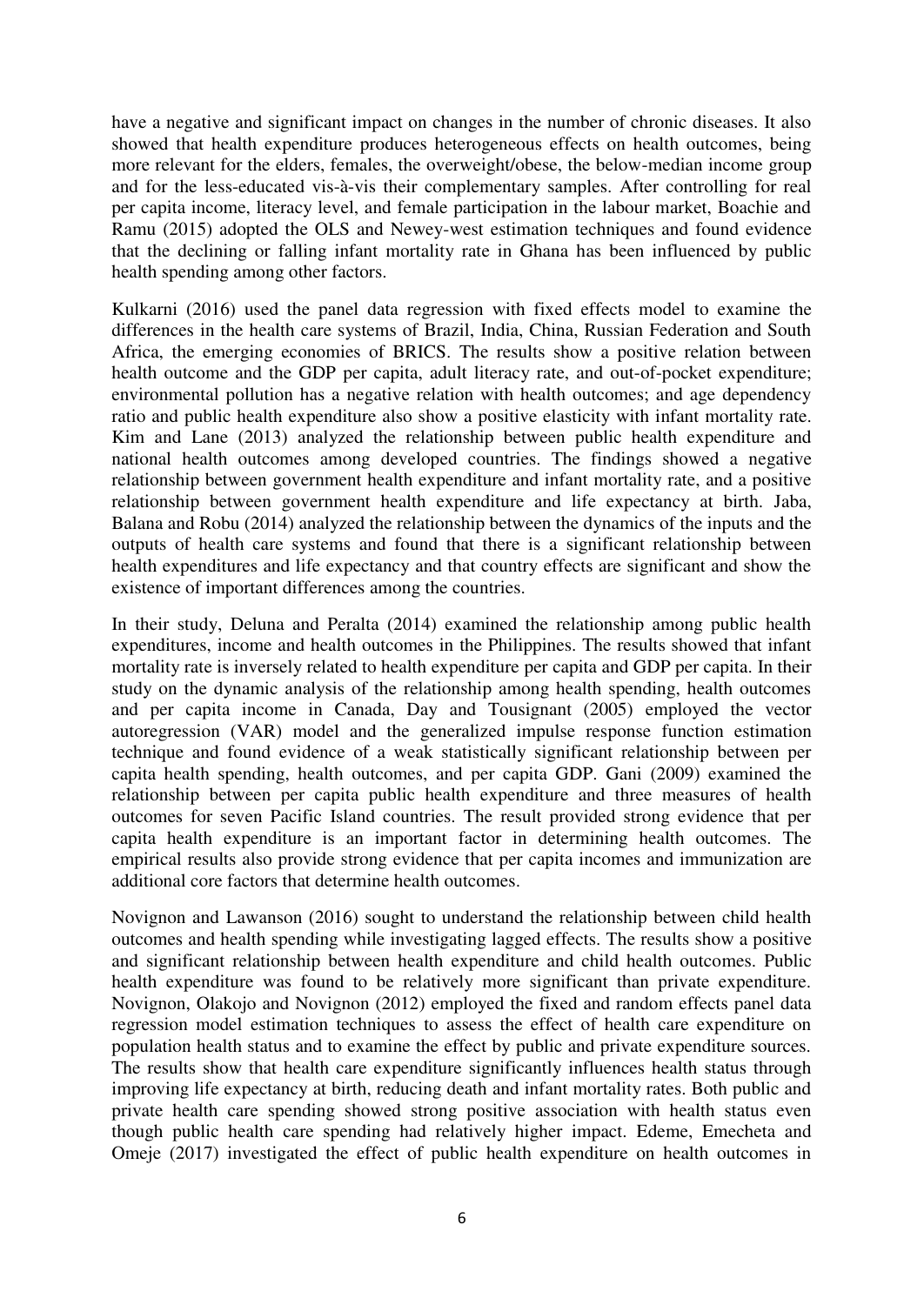Nigeria and found that an increase in public health expenditure improves life expectancy and reduces infant mortality rates.

Anyanwu and Erhijakpor (2007) employed the Robust Ordinary Least Squares (ROLS) model and Robust Two-Stage Least Squares (R2SLS) techniques to provide econometric evidence linking African countries' per capita total as well as government health expenditures and per capita income to infant mortality and under-five mortality. Health expenditures have a statistically significant effect on infant mortality and under-five mortality. In addition, both infant and under-five mortality are positively and significantly associated with Sub-Saharan Africa while the reverse is true for North Africa. Piabuo and Tieguhong (2017) conducted a comparative analysis on the impact of health expenditure between countries in the CEMAC sub-region and five other African countries that achieved the Abuja declaration. The results showed that health expenditure has a positive and significant effect on economic growth in both samples. In addition, a long-run relationship also exists between health expenditure and economic growth for both groups of countries.

Matthew, Adegboye and Fasina (2015) adopted the vector error correction model to examine government spending on health and its effect on health outcomes in Nigeria and found that public spending on health has a significant relationship with health outcomes in Nigeria and that environmental factors such as carbon dioxide emissions affects individuals" health. Similarly, Nwanosike, Orji, Okafor and Umesiobi (2015) employed the ordinary least square estimation technique to investigate the progressive implication of malaria incidence and malaria spending on Nigeria health outcomes and found that increase in health expenditure and educational expenditure reduce malaria incidence. Yaqub, Ojapinwa and Yussuff (2012) used the Ordinary Least Squares and the Two-Stage Least Squares estimation techniques to investigate how the effectiveness of public health expenditure is affected by governance in Nigeria and found that public health expenditure has negative effect on infant mortality and under-5 mortalities when the governance indicators are included. Maduka, Madichie and Ekesiobi (2006) examined the relationship among government health expenditure, health outcomes and economic growth in Nigeria using the using Toda and Yamamoto causality approach. The results revealed that government health expenditures indirectly influence economic growth through health outcomes such as mortality rate and life expectancy.

In their empirical analysis of the relationship existing among life expectancy, public health spending and economic growth in Nigeria, Ogungbenle, Olawumi and Obasuyi (2013) found that there is no bi-directional causality between life expectancy and public health spending in Nigeria neither is a bi-directional causality between life expectancy and economic growth in Nigeria over the years. However, the study confirmed that there is bi-directional causality between public health spending and economic growth in Nigeria. Hooda (2014) examined the impact of different decentralized governance measures on infant and child mortality rates of rural India across states and in improving the efficacy of rural health spending. The result showed that states with high fiscal and political decentralisation have more significant impact in reducing the infant mortality compared to states having high fiscal but low political decentralisation, indicating efficacy of fiscal decentralisation increases with political decentralisation.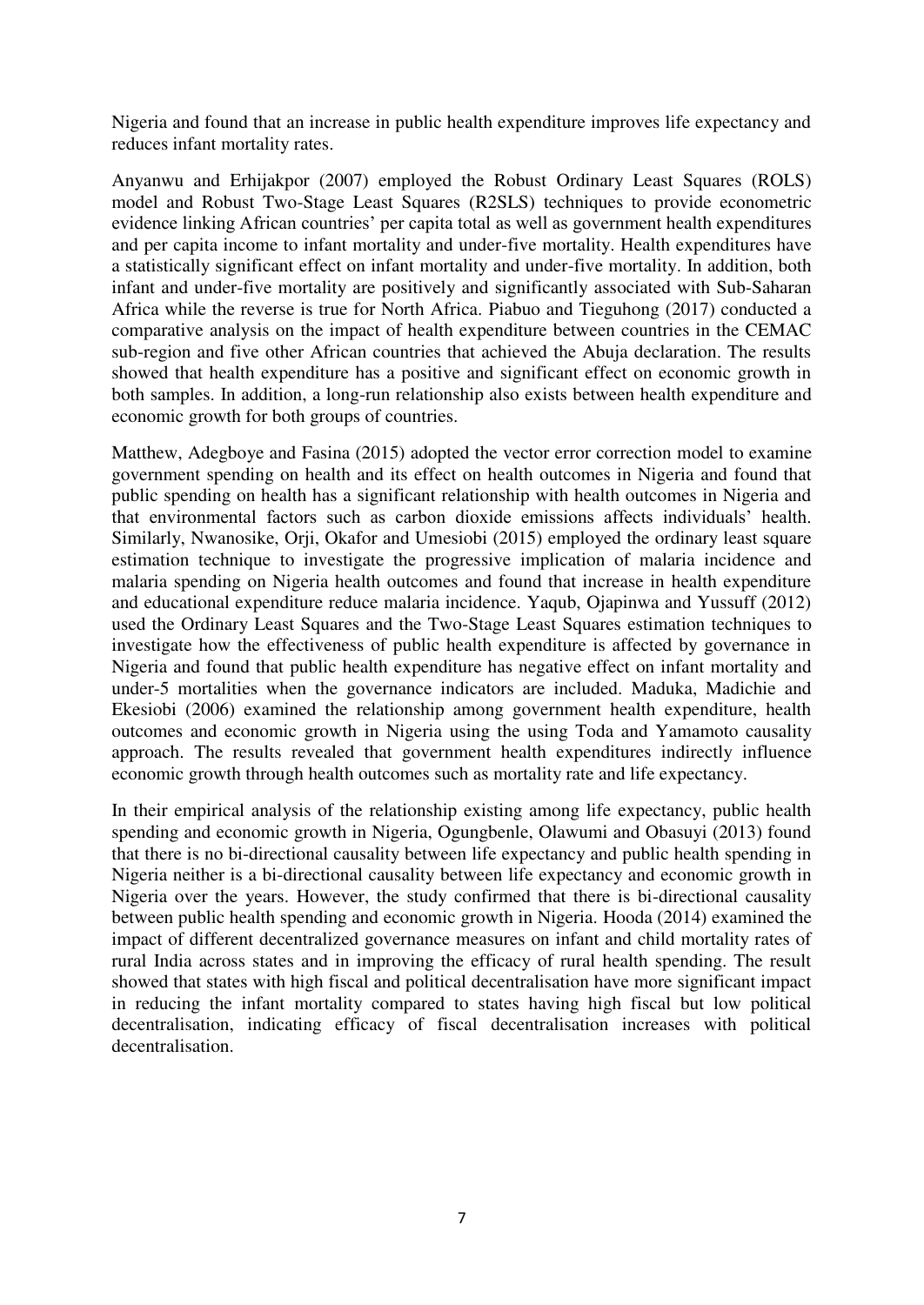## **4.0 Methodology, Model Specification and Empirical Analysis**

## **4.1 Methodology and Model Specification**

This study assesses the relationship among health expenditure, health outcomes and economic growth in Nigeria for the period between 1981 and 2016 using the Toda-Yamamoto causality test. The aim is to examine how health expenditure influences health outcome and economic growth; how health outcomes influence health outcome and economic growth; and how economic growth influences health expenditure and health outcome. Whereas government expenditure on health is used as a proxy for health expenditure, real GDP growth is used as proxy for economic growth and the variables of health outcomes for this study include: life expectancy, infant mortality and maternal mortality. Data for the period between 1981 and 2017 on infant mortality, life expectancy and maternal mortality are sourced from World Development Indicators (2018) while data on health expenditure and real GDP are sourced from Central Bank of Nigeria (CBN) Statistical Bulletin (2017).

Following (Wolde-Rufael 2005) and Maduka, Madichie and Ekesiobi (2016), this study employs the Granger non-causality test, a Toda–Yamamoto procedure that is applicable regardless of whether a series is  $I(0)$ ,  $I(1)$ , or  $I(2)$ , non-cointegrated or cointegrated of any order. This implies that it avoids the potential bias associated with unit root and cointegration tests. As pointed out by Clarke and Mirza (2006), pre-tests for unit root and cointegration might suffer from size distortion, which often implies the use of an inaccurate model for the non-causality test. To obviate some of these problems, the Toda-Yamamoto test, based on augmented VAR modeling, introduced a Wald test statistic that asymptotically has a chisquare distribution irrespective of the order of integration or cointegration properties of the variables. The Toda–Yamamoto approach fits a standard vector autoregression and a vector error correction model on levels of the variables (not on their first differences) and therefore makes allowances for the long-run information often ignored in systems that require first differencing and pre-whitening (Clarke and Mirza, 2006). The approach employs a modified Wald test (MWALD) for restrictions on the parameters of the VAR (k), where k is the lag length of the system. The basic idea of the Toda-Yamamoto approach is to artificially augment the correct order, k, by the maximal order of integration, say  $d_{\text{max}}$ . Once this is done, a ( $k + d_{max}$ ) the order of VAR is estimated and the coefficients of the last lagged  $d_{max}$  vectors are ignored.

Based on the foregoing and following the specification of Maduka, Madichie and Ekesiobi (2016), the relationship between health expenditure, health outcomes and economic growth are represented mathematically as follows:

| $LEXP = f (HEXP, RGDP)$                |  |       |  | (4.1) |
|----------------------------------------|--|-------|--|-------|
| $IFM = f (HEXP, RGDP)$                 |  |       |  | (4.2) |
| $MMT = f (HEXP, RGDP)$                 |  |       |  | (4.3) |
| $RDGP = f (HEXP, LEXP, IFM, MMT, FTR)$ |  | $- -$ |  | (4.4) |
| $HEXP = f (RGDP, LEXP, IFM, MMT, FTR)$ |  |       |  | (4.5) |

The econometric representations of the above mathematical equations are as follow:

LEXP =  $\alpha_0 + \alpha_1$ HEXP +  $\alpha_2$ RGDP +  $\varepsilon_1$  -- -- -- -- -- (4.6)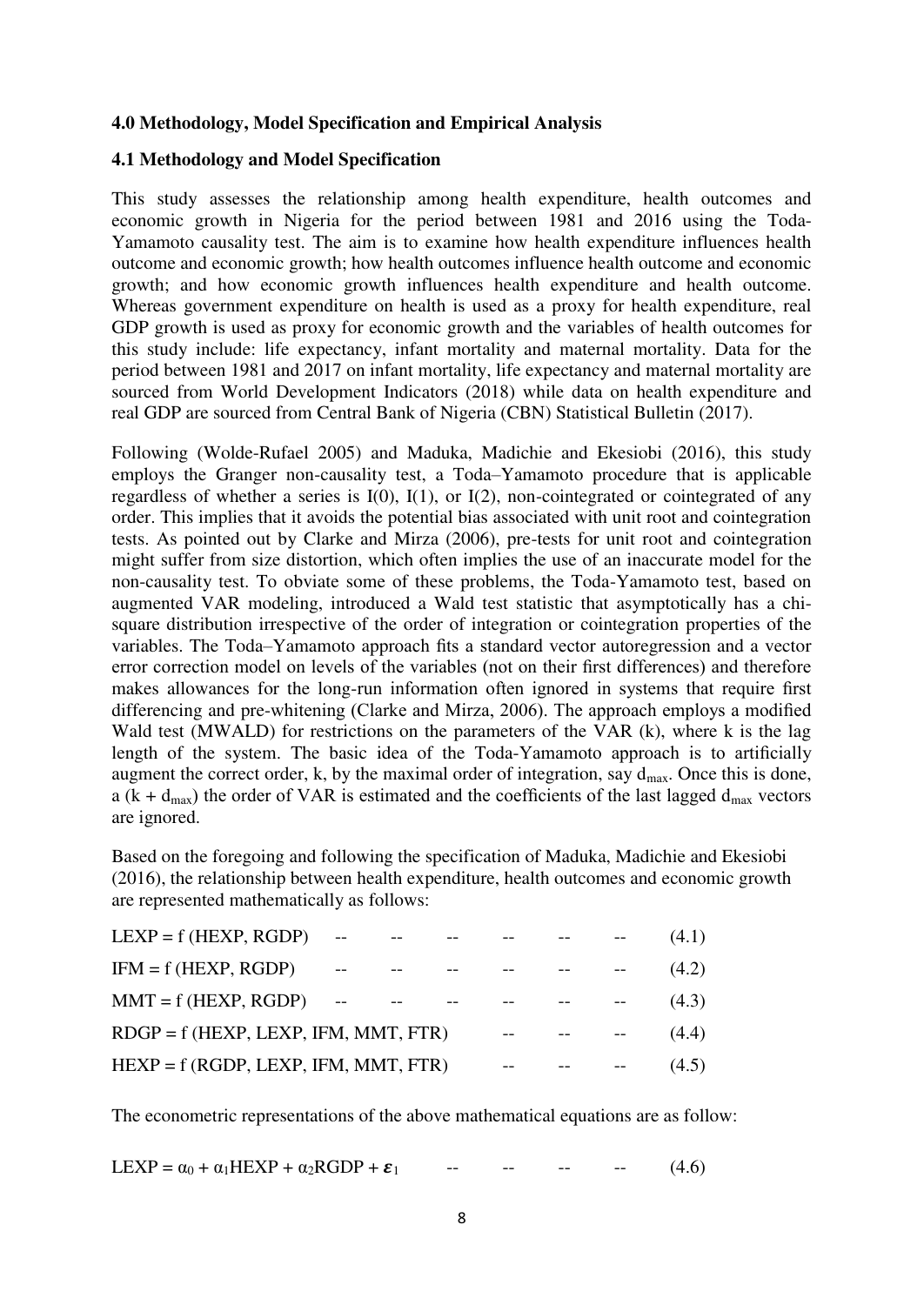$$
IFM = \beta_0 + \beta_1 HEXP + \beta_2 RGDP + \epsilon_2
$$
 -- -- -- -- (4.7)  
\n
$$
MMT = \delta_0 + \delta_1 HEXP + \delta_2 RGDP) + \epsilon_3
$$
 -- -- -- (4.8)  
\n
$$
ROGP = \theta_0 + \theta_1 HEXP + \theta_2 LEXP + \theta_3 IFM + \theta_4 MMT + \theta_5 FTR + \epsilon_5
$$
 (4.9)  
\n
$$
HEXP = \sigma_0 + \sigma_1 RGDP + \sigma_2 LEXP + \sigma_3 IFM + \sigma_4 MMT + \sigma_5 FTR + \epsilon_6
$$
 (4.10)

The Toda and Yamamoto (1995) version of the above specified models representing the nexus among health expenditure, health outcomes and economic growth are in the following VAR system:

$$
LEXP_{t} = \alpha_{0} + \sum_{i=1}^{k} \alpha_{1i} LEXP_{t-i} + \sum_{j=k+1}^{d_{max}} \alpha_{2i} LEXP_{t-j} + \sum_{i=1}^{k} \beta_{1i} HEXP_{t-i} + \sum_{j=k+1}^{d_{max}} \beta_{2i} HEXP_{t-j}
$$
\n
$$
+ \sum_{i=1}^{k} \delta_{1i} RGDP_{t-i} + \sum_{j=k+1}^{d_{max}} \delta_{2i} RGDP_{t-j} + \gamma_{1t} \qquad (4.11)
$$
\n
$$
IFM_{t} = \alpha_{0} + \sum_{i=1}^{k} \alpha_{1i} IFM_{t-i} + \sum_{j=k+1}^{d_{max}} \alpha_{2i} IFM_{t-j} + \sum_{i=1}^{k} \beta_{1i} HEXP_{t-i} + \sum_{j=k+1}^{d_{max}} \beta_{2i} HEXP_{t-j}
$$
\n
$$
+ \sum_{i=1}^{k} \delta_{1i} RGDP_{t-i} + \sum_{j=k+1}^{d_{max}} \delta_{2i} RGDP_{t-j} + \gamma_{2t} \qquad (4.12)
$$
\n
$$
MMT_{t} = \alpha_{0} + \sum_{i=1}^{k} \alpha_{1i} MMT_{t-i} + \sum_{j=k+1}^{d_{max}} \alpha_{2i} MMT_{t-j} + \sum_{i=1}^{k} \beta_{1i} HEXP_{t-i} + \sum_{j=k+1}^{d_{max}} \beta_{2i} HEXP_{t-j}
$$
\n
$$
+ \sum_{i=1}^{k} \delta_{1i} RGDP_{t-i} + \sum_{j=k+1}^{d_{max}} \delta_{2i} RGDP_{t-j} + \gamma_{3t} \qquad (4.13)
$$
\n
$$
RGDP_{t} = \alpha_{0} + \sum_{i=1}^{k} \alpha_{1i} RGDP_{t-i} + \sum_{j=k+1}^{d_{max}} \alpha_{2i} RGDP_{t-j} + \sum_{i=1}^{k} \beta_{1i} HEXP_{t-i} + \sum_{j=k+1}^{d_{max}} \beta_{2i} HEXP_{t-j}
$$
\n
$$
+ \sum_{i=1}^{k} \delta_{1i} LEXP_{t-i} + \sum_{j=k+1}^{d_{max}} \delta_{2i} LEXP_{t-j} + \sum_{i=1
$$

$$
HEXP_{t} = \alpha_{0} + \sum_{i=1}^{k} \alpha_{1i} HEXP_{t-i} + \sum_{j=k+1}^{d_{max}} \alpha_{2i} HEXP_{t-j} + \sum_{i=1}^{k} \beta_{1i} RGDP_{t-i} + \sum_{j=k+1}^{d_{max}} \beta_{2i} RGDP_{t-j} + \sum_{i=1}^{k} \delta_{1i} LEXP_{t-i} + \sum_{j=k+1}^{d_{max}} \delta_{2i} LEXP_{t-j} + \sum_{i=1}^{k} \theta_{1i} IFM_{t-i} + \sum_{j=k+1}^{d_{max}} \theta_{2i} IFM_{t-j} + \sum_{i=1}^{k} \theta_{1i} MMT_{t-i} + \sum_{j=k+1}^{d_{max}} \theta_{2i} MMT_{t-j} + \sum_{i=1}^{k} \sigma_{1i} FTR_{t-i} + \sum_{j=k+1}^{d_{max}} \sigma_{2i} FTR_{t-j} + \gamma_{6t} \quad (4.15)
$$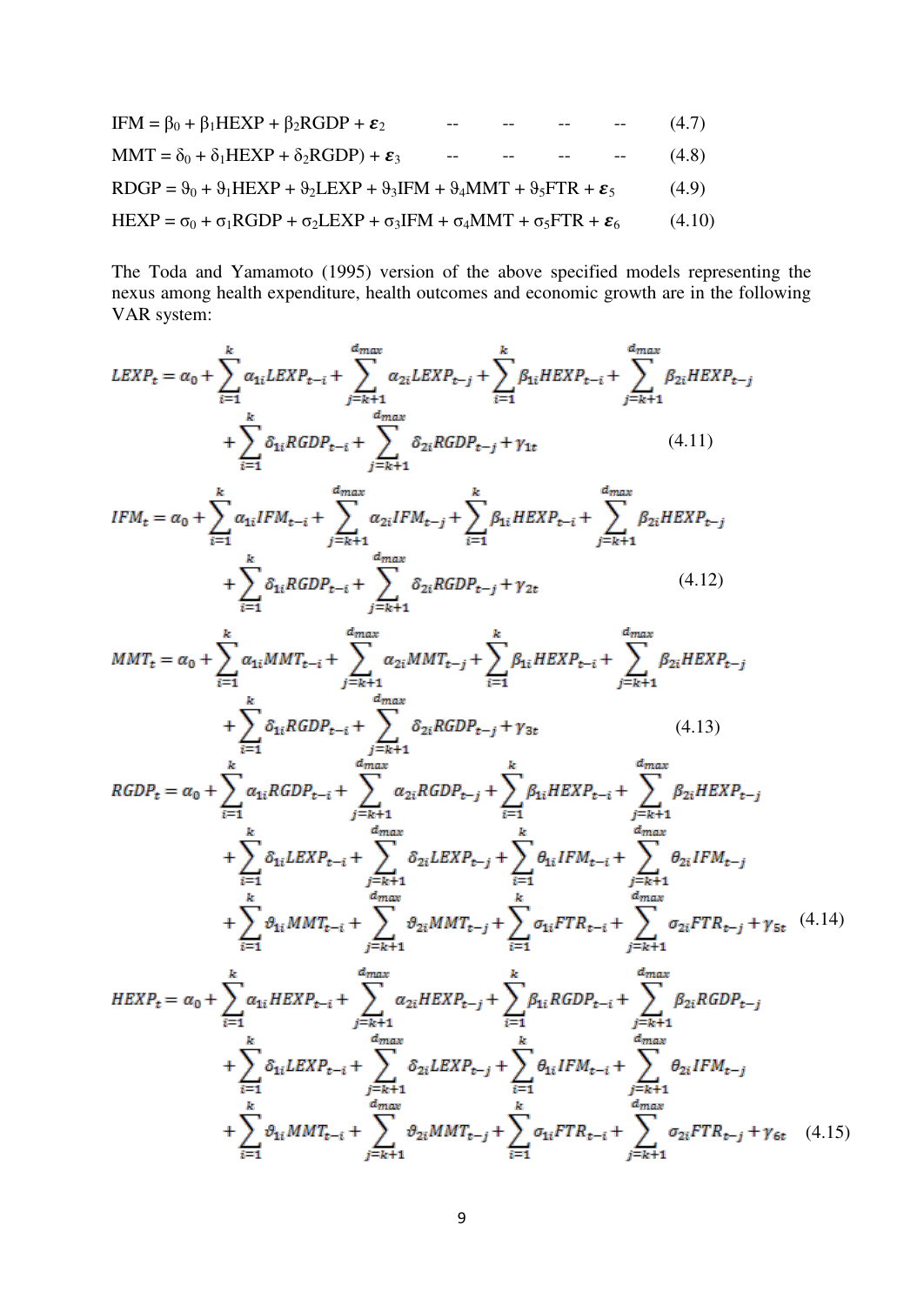Where:

 $LEXP = Life Expectancy$ 

IFM = Infant Mortality

MMT = Maternal Mortality Rate

 $HEXP = Health Expenditure$ 

RGDP = Real Gross Domestic Product (Proxy for Economic Growth)

α, β, δ, θ, ϑ and σ = Coefficients of the independent variables

 $\gamma_{it}$  = White Noise Stochastic Error Term

# **4.2 Empirical Analysis**

# **4.2.1 Preliminary Analysis**

# **4.2.1.1 Descriptive Statistics**

Table 4.1 presents the descriptive characteristics of the macroeconomic variables used in this study. The average value of health expenditure, infant mortality, life expectancy, maternal mortality rate and real GDP are N58.85 billion, 105.78 per 1000 live births, 47.91 years, 364.95 per 1000 female adults and N32749.95 billion respectively. This suggests that maternal mortality rate is still very high in Nigeria and infant mortality is as well relatively high indicating that more women than children die in the course of child birth. This suggests that there is a dire need to upgrade the child delivery facilities in the country to lower the incidence of maternal and infant mortality. The mean values of health expenditure and real GDP also show that the percentage of government expenditure on health is extremely low and this could be the reason for the high maternal and infant mortality rate in Nigeria.

Furthermore, the probability values of the Jarque-Bera statistic of each variable show that the all the variables are normally distributed given the probability value of the Jarque-Bera statistic. In addition, for a series to be said to be normally distributed, the value of skewness should be zero or not be statistically different from zero. Accordingly, all the variables except health expenditure meet this condition thus giving further credence to the assertion of normal distribution. Further, all the variables employed in this study are platykurtic except health expenditure which is leptokurtic given its kurtosis value. The result also shows that all the variables have a very high standard deviation signifying a high deviation from their respective mean values.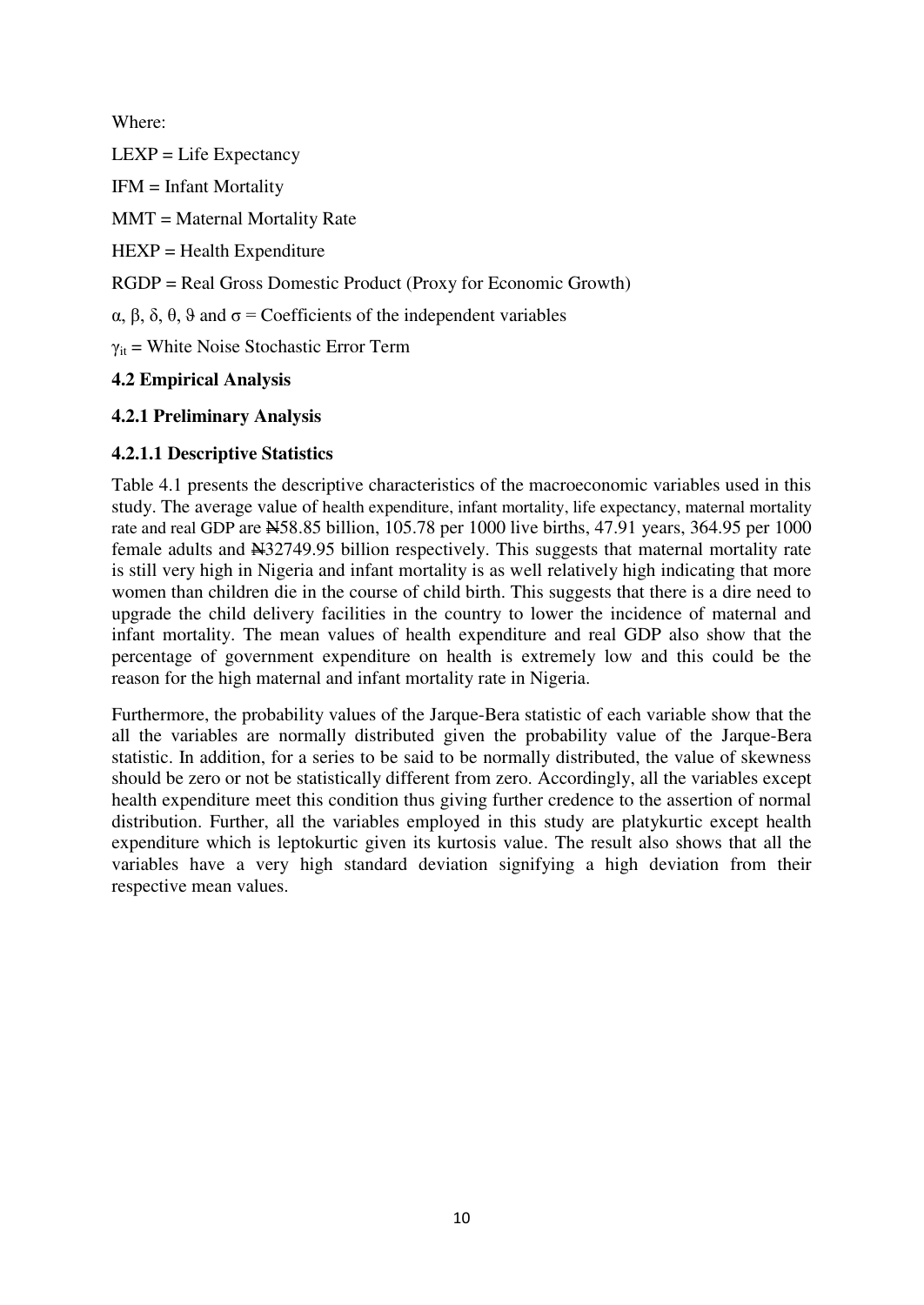|                     | <b>HEXP</b> | <b>IFM</b> | <b>LEXP</b> | <b>MMT</b> | <b>RGDP</b> |
|---------------------|-------------|------------|-------------|------------|-------------|
| Mean                | 58.85       | 105.78     | 47.91       | 364.95     | 32749.95    |
| Median              | 15.22       | 115.20     | 46.13       | 360.32     | 22449.41    |
| Maximum             | 257.72      | 126.20     | 53.72       | 393.74     | 69023.93    |
| Minimum             | 0.04        | 65.50      | 45.64       | 331.45     | 13779.26    |
| Std. Dev.           | 82.51       | 21.58      | 2.67        | 15.54      | 18889.20    |
| <b>Skewness</b>     | 1.26        | 0.61       | 0.97        | 0.14       | 0.80        |
| Kurtosis            | 3.10        | 1.81       | 2.40        | 2.68       | 2.14        |
| Jarque-Bera         | 9.79        | 4.46       | 6.37        | 0.27       | 5.10        |
| Probability         | 0.1075      | 0.1074     | 0.1414      | 0.8749     | 0.1781      |
| Sum                 | 2177.54     | 3913.70    | 1772.74     | 13502.97   | 1211748.00  |
| <b>Observations</b> | 37          | 37         | 37          | 37         | 37          |

**Table 4.1: Descriptive Statistics** 

Where  $HEXP = Health Expenditure$ ;  $IFM = Infant Mortality$ ;  $LEXP = Life Expectancy$ ;  $MMT = Maternal$ Mortality Rate; and RGDP = Real Gross Domestic Product

*Source*: Author's Computation from Eviews9

## **4.2.1.2 Unit Root Test**

Routinely, the time-series properties of macroeconomic variables need to be ascertained when carrying out time-series analysis so as to guard against obtaining spurious results. The appropriate test for checking these time-series properties is unit root test. It tests the null hypothesis of the presence of unit root as against the alternative hypothesis of the absence of unit root. The decision rule is that the null hypothesis will be rejected and be alternative hypothesis accepted should the computed t-statistic be greater than the test critical values in absolute terms or the probability value be less than 0.1; it will be accepted and be alternative hypothesis rejected should the computed t-statistic be less than the test critical values in absolute terms or its probability value be greater than 0.1 or 10 per cent significance level.

This study employs the Augmented Dickey-Fuller (ADF) unit root test method to check the order of integration of the macroeconomic variables of this study and the results are presented in Table 4.2. The results show that infant mortality and life expectancy are stationary at level [I(0)] while health expenditure, maternal mortality rate and real GDP are stationary at first difference  $[I(1)]$ . This result shows that the macroeconomic variables employed in this study are a combination of  $I(0)$  and  $I(1)$  series or are integrated of different orders. This condition makes the ARDL Bounds test approach to cointegration appropriate for investigating the long-run relationship among these variable.

|             | <b>Augmented Dickey Fuller (ADF)</b> |                         |      |  |  |  |  |
|-------------|--------------------------------------|-------------------------|------|--|--|--|--|
|             | <b>Level</b>                         | <b>First Difference</b> | I(d) |  |  |  |  |
| <b>HEXP</b> | $-1.27c$                             | $-2.94a**$              |      |  |  |  |  |
| <b>IFM</b>  | $-4.58*b$                            |                         | I(O  |  |  |  |  |
| <b>LEXP</b> | $-3.67*b$                            |                         | I(0) |  |  |  |  |
| <b>MMT</b>  | $-0.96a$                             | $-3.78b*$               |      |  |  |  |  |
| <b>RGDP</b> | $-1.86b$                             | $-5.45b*$               |      |  |  |  |  |

|  |  | <b>Table 4.2: Unit Root Test Results</b> |
|--|--|------------------------------------------|
|--|--|------------------------------------------|

Note: \*, \*\* and \*\*\* represent statistical significance at 1%, 5% and 10% level respectively; 'a' denotes model with constant and 'b' is for model with trend and constant and trend. I(0) and I(1) indicate stationarity at level and first difference respectively.

*Source*: Author's Computation from Eviews9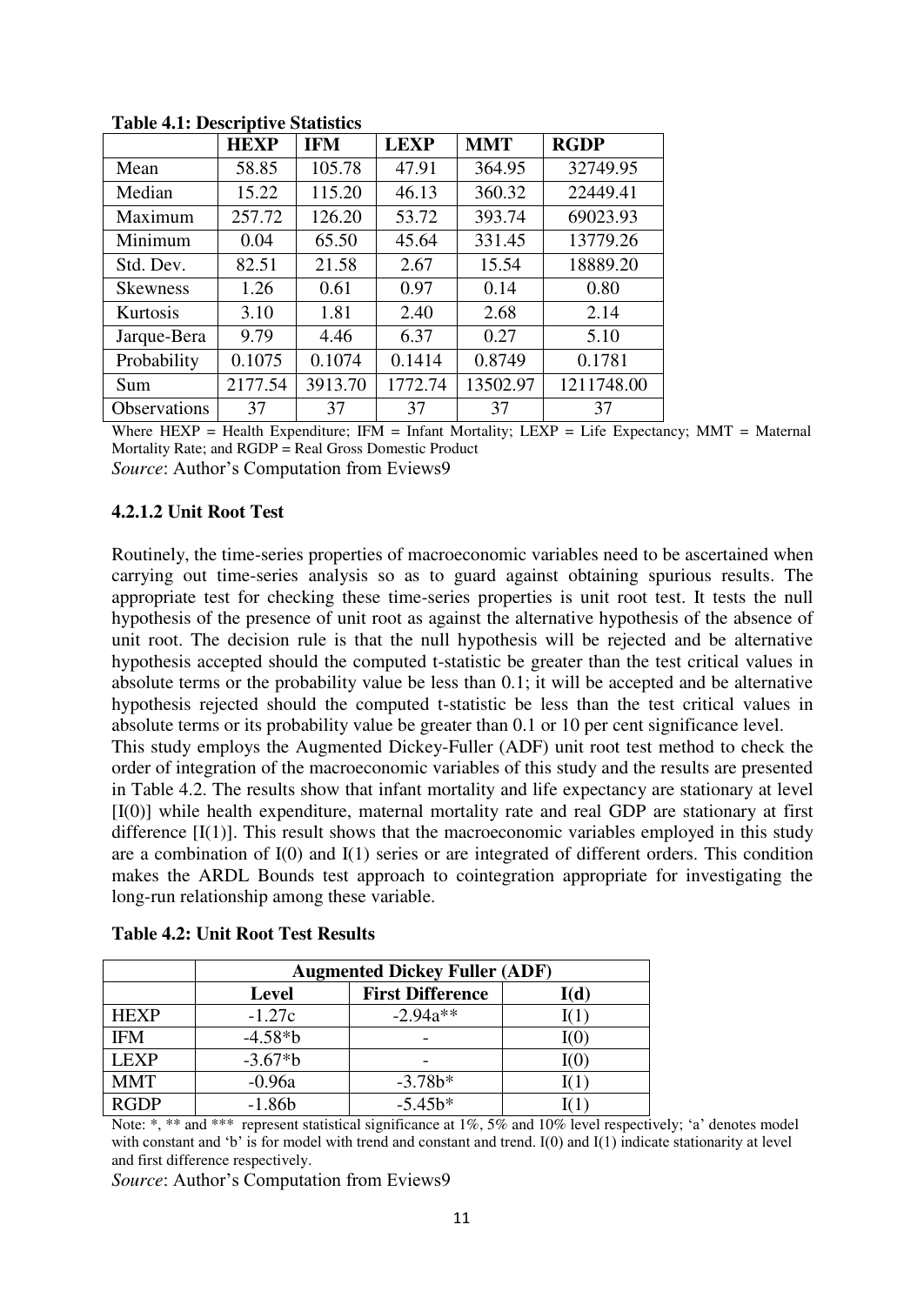## **4.2.1.3 ARDL Bounds Test Approach to Cointegration**

In line with the result of the unit root test, cointegration test will be carried out using ARDL Bounds Test approach to cointegration. The choice of this approach is premised on the fact that our variables are integrated of different orders  $[(I(0)$  and  $I(1)]$ , thus negating the use of Engle-granger and Johansen Cointegration test approach. Pesaran and Shin (1999) and Pesaran et al (2001) developed the ARDL cointegration approach which has three major advantages over other traditional cointegration approaches. Firstly, the ARDL framework does not require that all the variables under study be of the same order of integration; it accommodates series which are  $I(0)$  or  $I(1)$  or both. Secondly, it is relatively more efficient using small sample sizes. Thirdly, the ARDL framework obtains unbiased estimates of the long-run model.

The rule of ARDL Bounds test of cointegration states that the null hypothesis should be rejected if the value of the computed F-statistic is greater than the upper bounds value and accepted if the F-statistic is less than the lower bounds value. The ARDL cointegration test will be said to be inconclusive should the computed F-statistic fall within the lower and upper bound. Accordingly, Table 4.3 shows that the computed F-statistic (4.54) falls above the upper bound critical value at 5 and 10 percent level of significance. This implies that there is a long-run relationship among health expenditure, infant mortality, life expectancy, maternal mortality rate and real GDP.

| <b>Significance</b> | <b>Critical Value</b>                       | <b>Computed F-</b> |                   |
|---------------------|---------------------------------------------|--------------------|-------------------|
| <b>Level</b>        | <b>Upper (I0) Bound</b><br>Lower (I0) Bound |                    | <b>Statistics</b> |
| $1\%$               | 3.74                                        | 5.06               |                   |
| 5%                  | 2.86                                        | 4.01               | 4.54              |
| $10\%$              | 2.45                                        | 3.52               |                   |

| <b>Table 4.3:</b> |  | <b>ARDL Bounds Test Result</b> |  |  |
|-------------------|--|--------------------------------|--|--|
|-------------------|--|--------------------------------|--|--|

The Bounds critical values for k=5are obtained from Narayan (2005) case III for 40 observations. *Source*: Author's Computation from Eviews9

## **4.2.2 Result of Toda-Yamamoto Granger Causality Test**

This study employs the Toda-Yamamoto Granger Causality approach examine the direction of causal relationship among health expenditure, health outcomes and economic growth in Nigeria. Before carrying out the Toda-Yamamoto granger causality test, it is needful to estimate the highest order of integration  $(d_{max})$  in the system which is derived from the result of the unit root test. A cursory look at the unit root test result in Table 5.2 reveals that the maximum order of integration is one which implies that there will be an additional one lag to the VAR models. The next step after ascertaining the maximum order of integration is to determine the optimal lag length of the VAR model which is determined using the following criterions: sequential modified LR test statistic (LR), Final Prediction Error (FPE), Akaike Information Criterion (AIC), Schwarz Information Criterion (SC) as well as the Hannan Quinn (HQ) Information Criterion. Accordingly, the result of the VAR optimal lag length selection criteria is presented in Table 5.4. It is obvious that the various information criteria unanimously suggested the selection of a maximum lag length of 3 for each variable thus, the VAR model with lag length 3 will be estimated.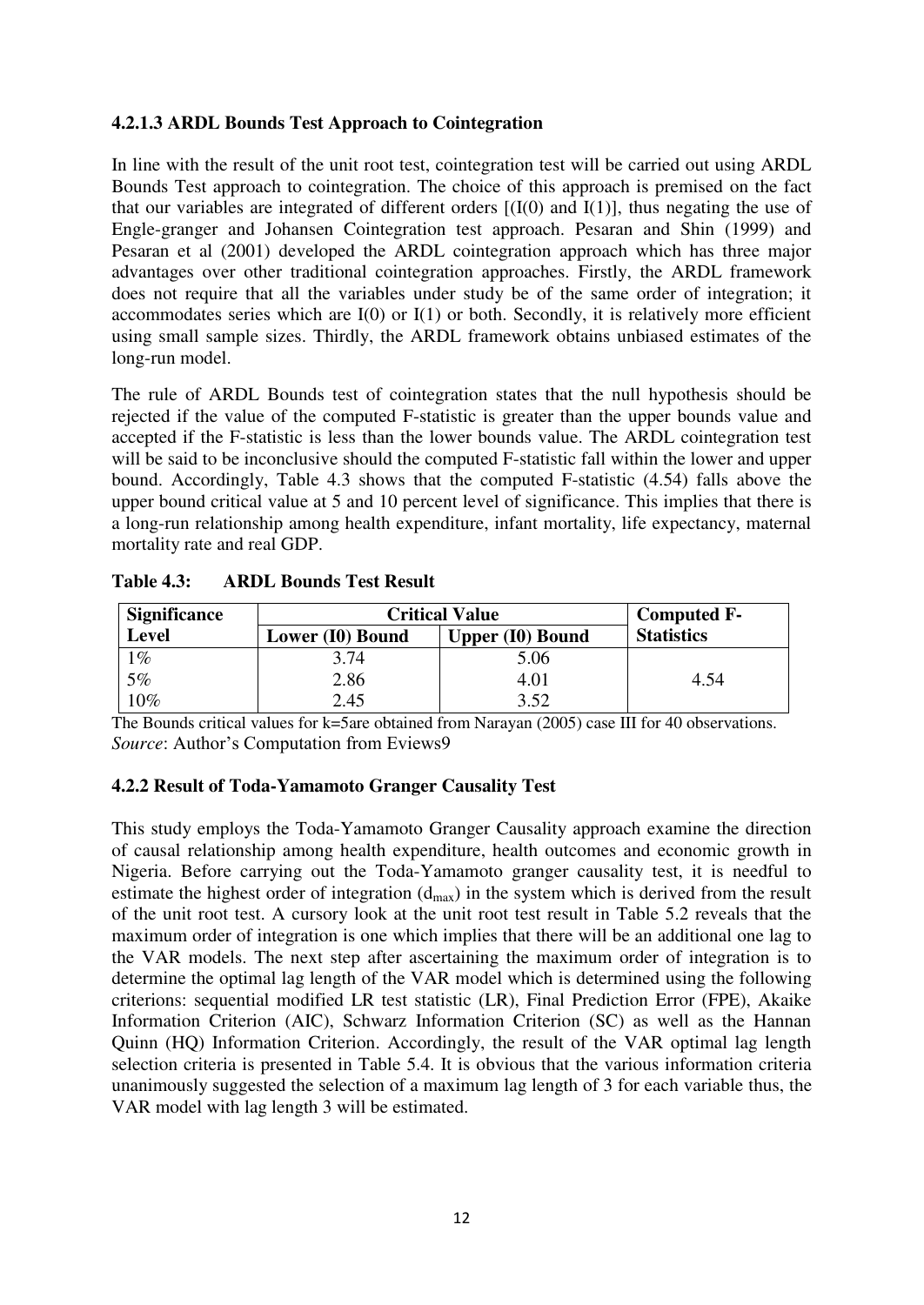| Endogenous variables: HEXP IFM LEXP MMT RDGP |          |           |             |              |              |              |  |  |
|----------------------------------------------|----------|-----------|-------------|--------------|--------------|--------------|--|--|
| Lag                                          | LogL     | LR        | FPE.        | AIC.         | SC.          | HQ           |  |  |
|                                              | 106.1440 | <b>NA</b> | 1.01e-09    | $-6.525417$  | $-6.294128$  | $-6.450023$  |  |  |
|                                              | 389.6865 | 457.3267  | 5.89e-17    | $-23.20558$  | $-21.81785$  | $-22.75322$  |  |  |
|                                              | 451.8915 | 80.26451  | $6.13e-18$  | $-25.60590$  | $-23.06173$  | $-24.77657$  |  |  |
|                                              | 504.8231 | 51.22415* | $1.49e-18*$ | $-27.40794*$ | $-23.70733*$ | $-26.20164*$ |  |  |
|                                              | 585.4645 | 52.02672  | $1.03e-19$  | $-30.99771$  | $-26.14066$  | $-29.41443$  |  |  |

**Table 4.4: VAR Lag Length Selection Criteria** 

Where  $*$  indicates lag order selected by the criterion,  $LR =$  sequential modified LR test statistic (each test at 5% level), FPE = Final prediction error, AIC = Akaike information criterion,  $SC =$  Schwarz information criterion and HQ = Hannan-Quinn information criterion

*Source*: Author's Computation from Eviews9

The results of Toda-Yamamoto causality estimated by the modified Wald test are presented in Table 4.5. The results show that the test follows the chi-square distribution with 3 degrees of freedom which is in accordance with optimal lag length. The results of the Toda-Yamamoto causality test reveal that the null hypothesis that health expenditure does not granger causes infant mortality is rejected thus, health expenditure granger causes infant mortality in Nigeria while infant mortality does not granger cause health expenditure suggesting that there is a unidirectional causal relationship running from health expenditure to infant mortality. This result is plausible and in line with a priori expectation. It suggests that the health expenditure in Nigeria has been able to achieve a desired result (reduction in infant mortality) and that the effort of government and other stakeholder in the heath sector have not been in vain. This result is also consistent with findings by Novignon, Olakojo and Nonvignon (2012), Kulkarni (2016), Edeme, Emecheta and Omeje (2017). Also, real GDP does not granger cause infant mortality neither does infant mortality granger cause real GDP indicating that there is no causality between real GDP and infant mortality in Nigeria.

Moreover, the result shows that health expenditure granger causes life expectancy while life expectancy does not granger cause health expenditure indicating that there is a unidirectional causality running from health expenditure to life expectancy. This suggests that health expenditure by the government has been able to improve the life expectancy at birth in Nigeria and that government's effort at improving the health sector of the Nigerian economy is yielding the desired result. This result in line with a priori expectation and parallels the findings of Maduka, Madichie and Ekesiobi (2006), Kim and Lane (2013), Jaba, Balana and Robu (2014) but negates the findings of Ogungbenle, Olawumi and Obasuyi (2013). Similarly, real GDP granger causes life expectancy while life expectancy does not granger cause real GDP thus, indicating that there is a unidirectional causal relationship running from real GDP to life expectancy. This result is against the findings of Ogungbenle, Olawumi and Obasuyi (2013) who found a bidirectional causality running from real GDP to life expectancy and vice versa.

Besides, there is a unidirectional causal relationship between health expenditure and maternal mortality rate in Nigeria as causality runs from health expenditure to maternal mortality rate but not the other way round. This result implies that health expenditure in Nigeria has been able to weakly combat maternal mortality given the probability value that is very close to 10 percent. Similarly, whereas real GDP granger causes maternal mortality, maternal mortality does not granger cause real GDP in Nigeria thus, suggesting a unidirectional causality running from real GDP to maternal mortality. This result is plausible and in line with a priori expectations as it implies that as the economy grows, maternal mortality rate reduces. This is the case in most developed economies and it can be attributed to the improvement in technology that has led to the invention of modern machines with which to preserve lives.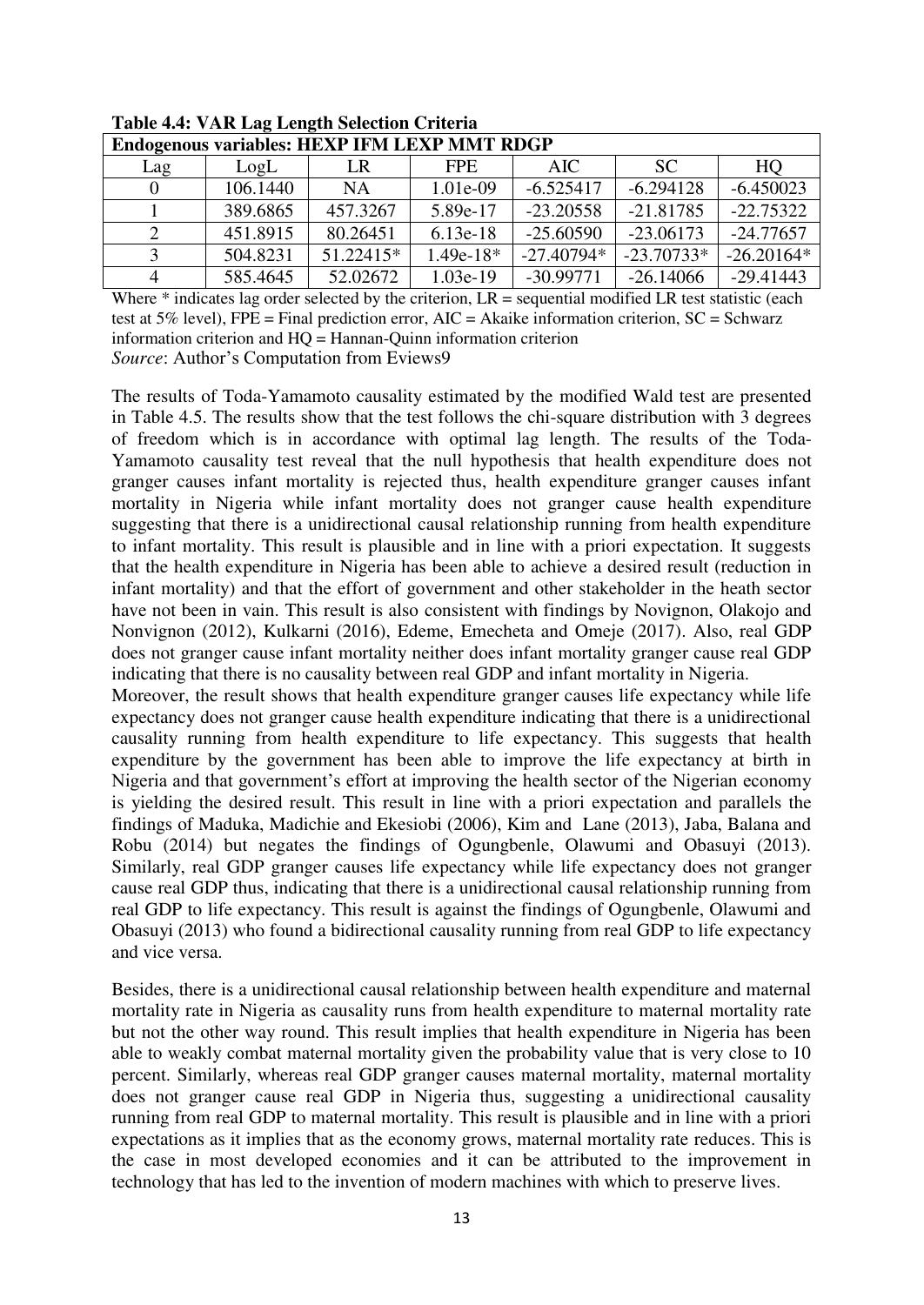More so, health expenditure does not granger cause real GDP but real GDP granger causes health expenditure in Nigeria suggesting that a there is a unidirectional causality running from real GDP to health expenditure in Nigeria. This suggests that economic growth is capable of increasing health expenditure or economic growth is capable of influencing the amount the government will spend on the health sector in Nigeria. This result is plausible and is in line with theoretical expectation.

Summarily, health expenditure has a significant causal relationship with infant mortality, maternal mortality and life expectancy in Nigeria. In the same vein, real GDP has a significant causal relationship with maternal mortality and life expectancy in Nigeria. These results indicate that health expenditure has a significant causal relationship with health outcomes in Nigeria and the direction of relationship is unidirectional such that causality runs from health expenditure and health outcomes. This implies that the little efforts of the government in funding the health sector of the Nigerian economy are gradually yielding the desired fruit. On the other hand, real GDP causes/influences health outcomes in Nigeria and not the other way round. A unidirectional causality runs from real GDP to health outcomes in Nigeria. Finally, the result shows that it is real GDP that granger causes health expenditure and not the other way round.

| <b>Null Hypotheses</b>           | Chi-sq | Df | Prob.  | <b>Direction of</b>                  |
|----------------------------------|--------|----|--------|--------------------------------------|
|                                  |        |    |        | <b>Causality</b>                     |
| HEXP does not granger cause IFM  | 1.59   | 3  | 0.0136 | Unidirectional                       |
| IFM does not granger cause HEXP  | 0.81   | 3  | 0.8145 | $HEXP \rightarrow IFM$               |
|                                  |        |    |        |                                      |
| RGDP does not granger cause IFM  | 1.27   | 3  | 0.7358 | No Causality                         |
| IFM does not granger cause RGDP  | 2.29   | 3  | 0.5147 |                                      |
|                                  |        |    |        |                                      |
| HEXP does not granger cause LEXP | 7.53   | 3  | 0.0568 | Unidirectional                       |
| LEXP does not granger cause HEXP | 3.39   | 3  | 0.3353 | $HEXP \rightarrow LEXP$              |
|                                  |        |    |        |                                      |
| RGDP does not granger cause LEXP | 20.16  | 3  | 0.0002 | Unidirectional                       |
| LEXP does not granger cause RGDP | 1.06   | 3  | 0.7860 | $RGDP \rightarrow LEXP$              |
|                                  |        |    |        |                                      |
| HEXP does not granger cause MMT  | 13.62  | 3  | 0.0035 | Unidirectional                       |
| MMT does not granger cause HEXP  | 0.67   | 3  | 0.8797 | $HEXP \rightarrow MMT$               |
|                                  |        |    |        |                                      |
| RGDP does not granger cause MMT  | 5.03   | 3  | 0.0142 | Unidirectional                       |
| MMT does not granger cause RGDP  | 0.10   | 3  | 0.9918 | $R\text{DGP} \rightarrow M\text{MT}$ |
|                                  |        |    |        |                                      |
| HEXP does not granger cause RGDP | 2.40   | 3  | 0.4944 | Unidirectional                       |
| RGDP does not granger cause HEXP | 11.49  | 3  | 0.0093 | $RDGP \rightarrow HEXP$              |

**Table 4.5: Toda-Yamamoto Causality (modified Wald) Test Results** 

*Source*: Author's Computation from Eviews9

## **4.2.3 Diagnostic / Post-Estimation Test**

Before this result can be appropriate for policy formulation and/or prescription, it is needful to verify that the estimates of the chosen multivariate model are reliable. This will require diagnostic checks / post-estimation tests. The most relevant post-estimation test for multivariate models is the serial correlation test (using the LM test). It is carried out to test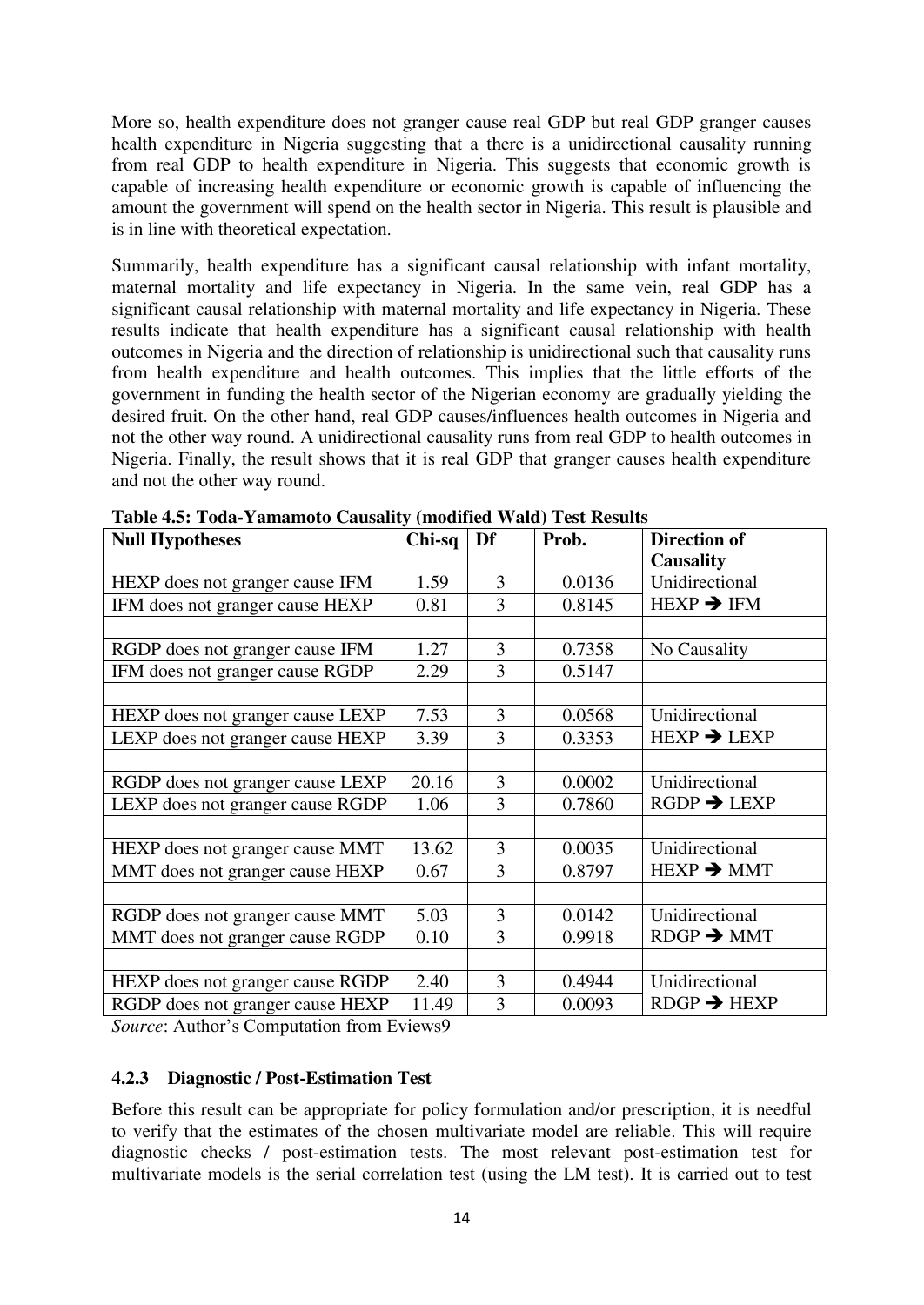the presence of serial correlation in the estimated model thus, the null hypothesis of the serial correlation test is: "No Serial Correlation at Lag Order h." The null hypothesis will be accepted if the probability value is greater than 10 percent and rejected of the probability value is less than 10 percent. Accordingly, Table 4.6 presents the result of the Serial Correlation LM test and it shows that the probability values of the LM-Stat for each lag is greater than 10 percent thus, the null hypothesis of no serial correlation will be accepted indicating that the estimates of the model and its results are reliable for policy prescription.

| <b>VAR Residual Serial Correlation LM Tests</b>              |          |        |  |  |  |  |
|--------------------------------------------------------------|----------|--------|--|--|--|--|
| <i>Null Hypothesis:</i> No Serial Correlation at Lag Order h |          |        |  |  |  |  |
| Lags                                                         | LM-Stat  | Prob   |  |  |  |  |
|                                                              | 30.88705 | 0.2236 |  |  |  |  |
|                                                              | 25.91344 | 0.4122 |  |  |  |  |
|                                                              | 32.48781 | 0.1444 |  |  |  |  |
|                                                              | 19.47508 | 0.7738 |  |  |  |  |
|                                                              | 15.79846 | 0.8241 |  |  |  |  |

| <b>Table 4.6: Diagnostic Test</b> |  |  |  |  |
|-----------------------------------|--|--|--|--|
|-----------------------------------|--|--|--|--|

*Source*: Author's Computation from Eviews9

## **5.0 Conclusion and Policy Implications**

The relationship between health expenditure, health outcomes and economic growth remains inconclusive in the extant literature hence, it is needful to ascertain these relationships so as to make evidence-based decision that would ameliorate the situation of the health sector of Nigeria. Given the high rate of infant and maternal mortality, the low life expectancy in Nigeria as well as the meagre budgetary allocation to the health sector of the Nigerian economy, it became imperative to examine the link between health expenditure, health outcomes and economic growth to actually see there is a causal relationship among these key macroeconomic variables in Nigeria.

Hence, this study was carried out to examine the causal relationship as well as the direction of causality among health expenditure, health outcomes (infant mortality, life expectancy and maternal mortality) and economic growth in Nigeria using the ARDL Bounds test approach to cointegration and the Toda-Yamamoto causality test. Sequel to the empirical findings of this study, this study concludes that health expenditure and economic growth play key roles in determining the health outcomes in Nigeria. Specifically, causality runs from health expenditure to infant mortality, maternal mortality and life expectancy while causality runs from economic growth to life expectancy and maternal mortality. On the other hand, this study concludes that a unidirectional causal relationship exists between economic growth and health outcomes in Nigeria indicating that causality runs from economic growth to health expenditure.

The implications of these findings for the Nigerian economy are hereby discussed. First, the non-causality between economic growth and infant mortality suggests that economic growth and infant mortality does not cause nor affect each other thus, that the government and the stakeholders in the health sector should endeavour to adopt technologies that would lower the incidence of infant mortality in Nigeria. Lastly, the unidirectional causality between health expenditure and economic growth as against the bidirectional causality found by Ogungbenle, Olawumi and Obasuyi (2013) suggests that the government need to formulate and implement policies that will stimulate economic growth which will in turn influence health expenditure,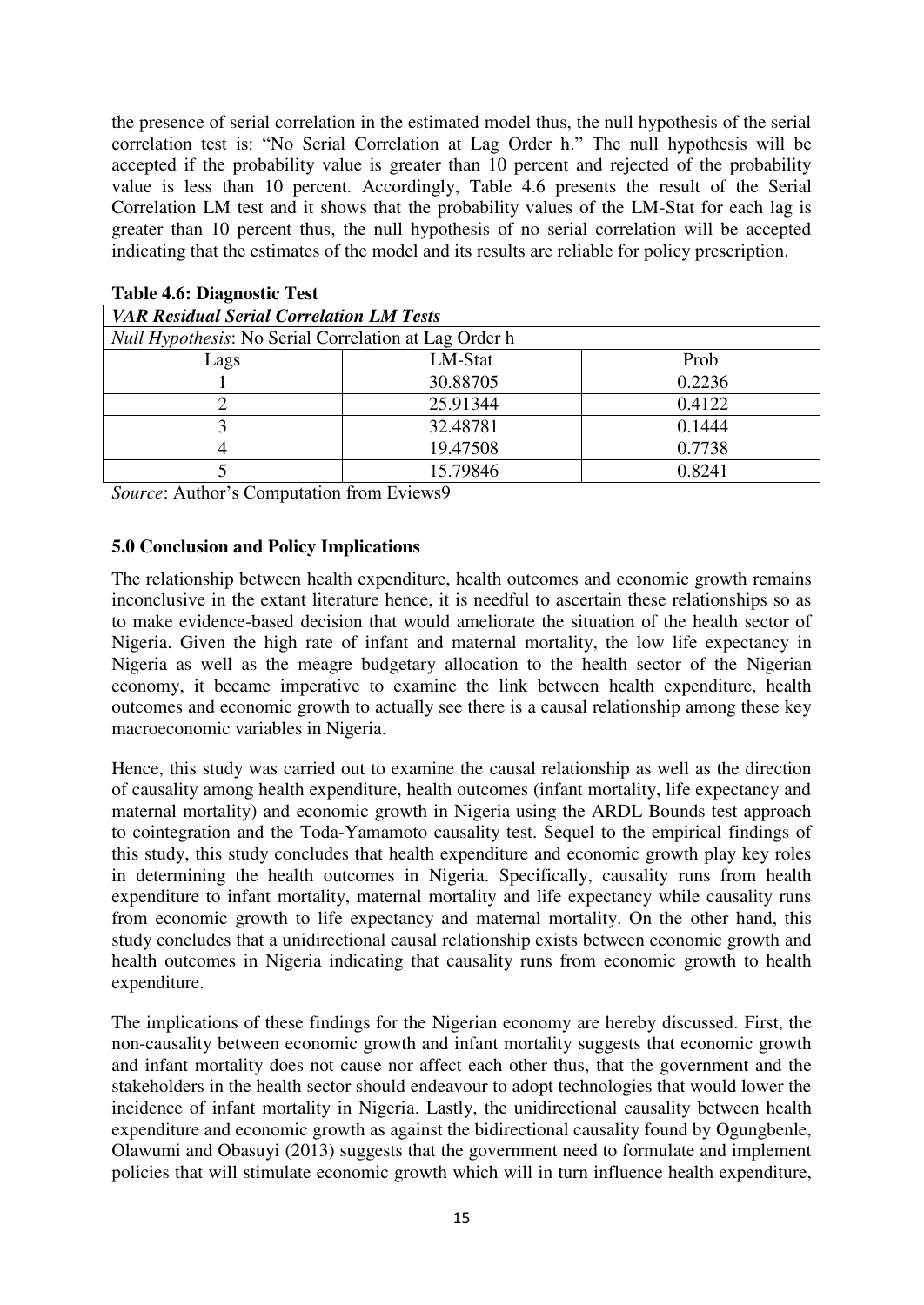thereby instigating the desired health outcomes. Second, the unidirectional causality running from economic growth to health expenditure suggests that health expenditure does not cause economic growth thus, downplaying the contribution of the health sector of the Nigerian economy to aggregate output. This implies that while government spends on health sector, it should focus on the impact of health expenditure on health outcomes rather than economic growth. It also suggests that health expenditure does not have a direct but indirect effect on economic growth as it goes through health outcomes to influence economic growth.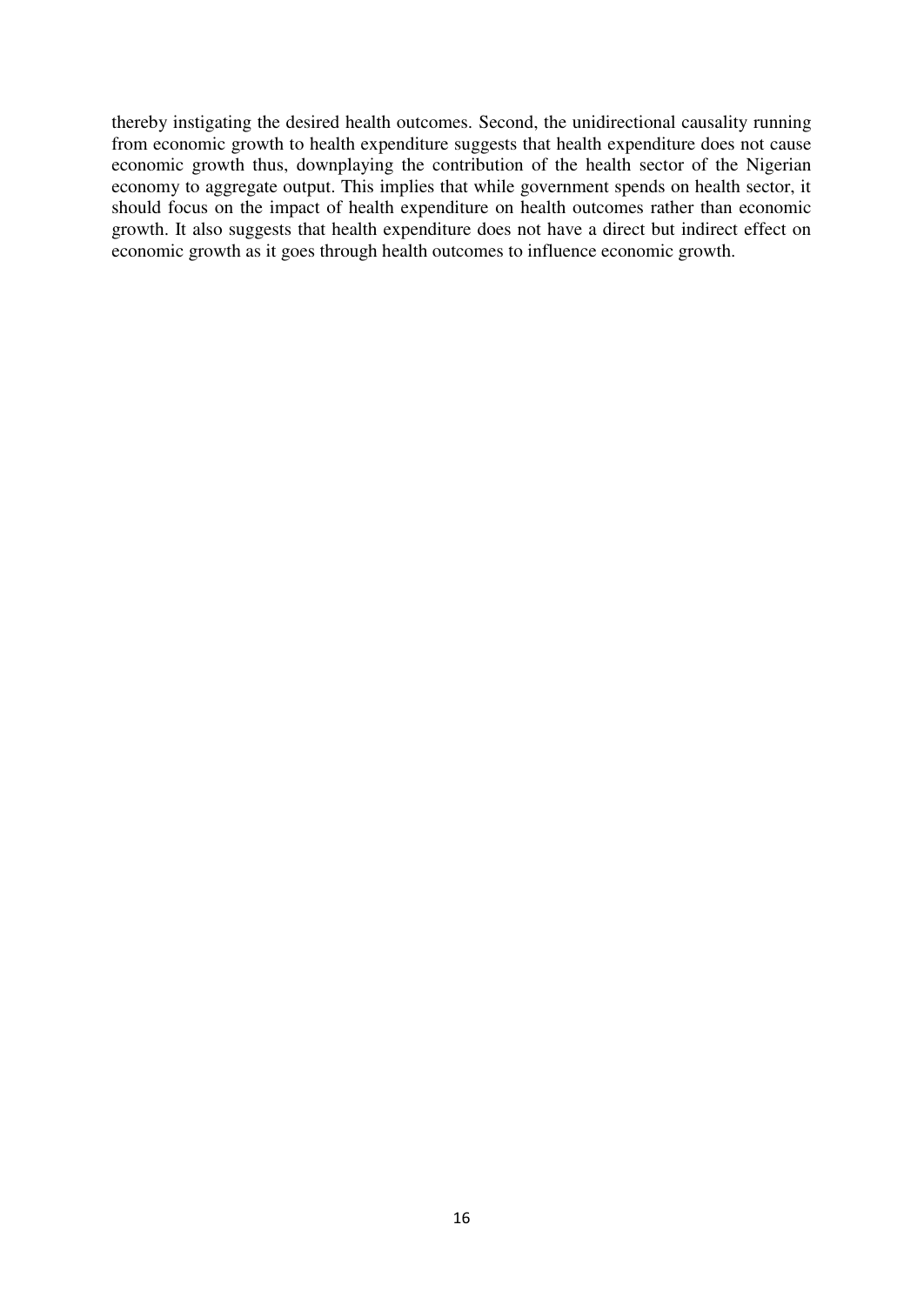#### **REFERENCES**

Anyanwu J.C. and Erhijakpor A.E.O. (2007). Health Expenditures and Health Outcomes in Africa. *African Development Bank, Economic Research Working Paper Series*, No 91.

Becchetti L., Conzo P. and Salustri F. (2015). The (W)health of Nations: the Impact of Health Expenditure on the Number of Chronic Diseases. *Centre for Studies in Economics and Finance Working Paper* 406.

Boachie, M.K. and Ramu, K. (2015). Public Health Expenditure and Health Status in Ghana. *Munich Personal RePEc Archive*, Paper No. 66371

Central Bank of Nigeria Statistical Bulletin (2017)

Clarke, J.A. and Mirza, S. (2006). A Comparison of Some Common Methods for Detecting Granger Non-Causality. *Journal of Statistical Computation and Simulation*, 76(3): 207-231.

Day K. and Tousignant J. (2005). Health Spending, Health Outcomes and Per Capita Income in Canada: A Dynamic Analysis. *Department of Finance Working Paper* 2005-07.

Deluna R. and Peralta T.F. (2014). Public Health Expenditures, Income and Health Outcomes in the Philippines. *Munich Personal RePEc Archive (MPRA) Paper No*. 60115.

Dormont, B., Martins, J.O, Pelgrin, F. and Suhrcke, M. (2007). Health Expenditures, Longevity and Growth. *A paper was presented at the IX Annual Conference of the Fondazione Rodolfo deBenedetti, Limone sul Garda May 2007*.

Edeme R.K., Emecheta C. and Omeje M.O. (2017). Public Health Expenditure and Health Outcomes in Nigeria. *American Journal of Biomedical and Life Sciences,* 5(5): 96-102

Elola J., Daponte A. and Navarro V. (1995). Health indicators and the Organization of health care systems in Western Europe. *American Journal of Public Health*, 85(10), 1397-1401.

Gani, A. (2009). Health Care Financing and Health Outcomes in Pacific Island Countries. *Health Policy and Planning*, 24:72–81

Hooda, S.K. (2014). Health Expenditure, Health Outcomes and the Role of Decentralised Governance: Evidences from Rural India. *Journal of Indian School of Political Economy*, Vol. 26, No. 1-4

Jaba E., Balana C.B. and Robu I. (2014).The Relationship Between Life Expectancy at Birth and Health Expenditures Estimated by a Cross-Country and Time-Series Analysis. *Procedia Economics and Finance* 15, 108–114.

Kim T.K. and Lane S.R. (2013). Government Health Expenditure and Public Health Outcomes: A Comparative Study among 17 Countries and Implications for US Health Care Reform. *American International Journal of Contemporary Research Volume 3, No 9*.

Kulkarni L. (2016). Health Inputs, Health Outcomes and Public Health Expenditure: Evidence from the BRICS Countries. *International Journal of Applied Economics*, 31(1), 72- 84